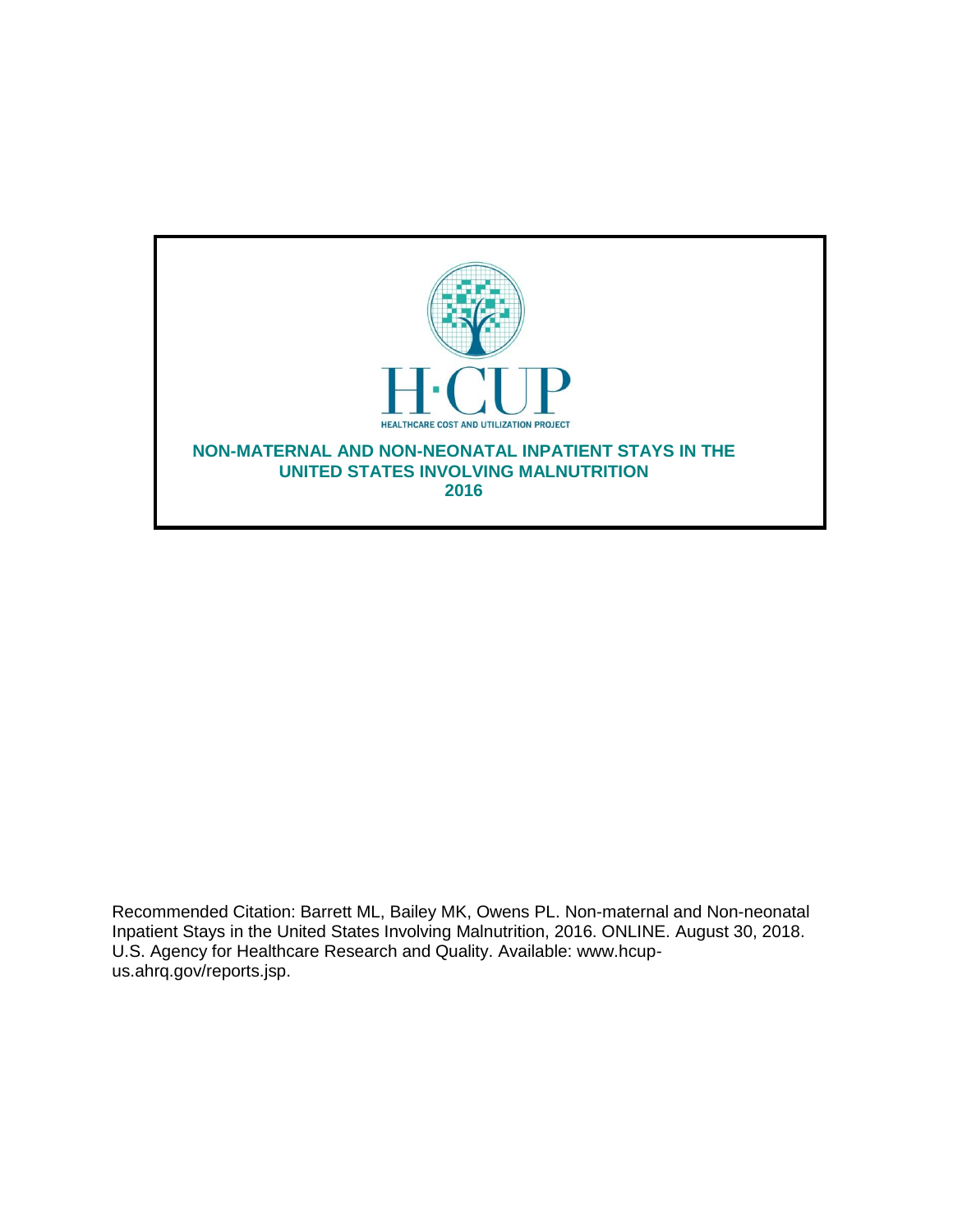# **Table of Contents**

| .23        |
|------------|
| .23        |
|            |
| <u>.25</u> |
|            |
| .25        |
| .26        |
|            |
|            |
|            |
|            |
|            |
|            |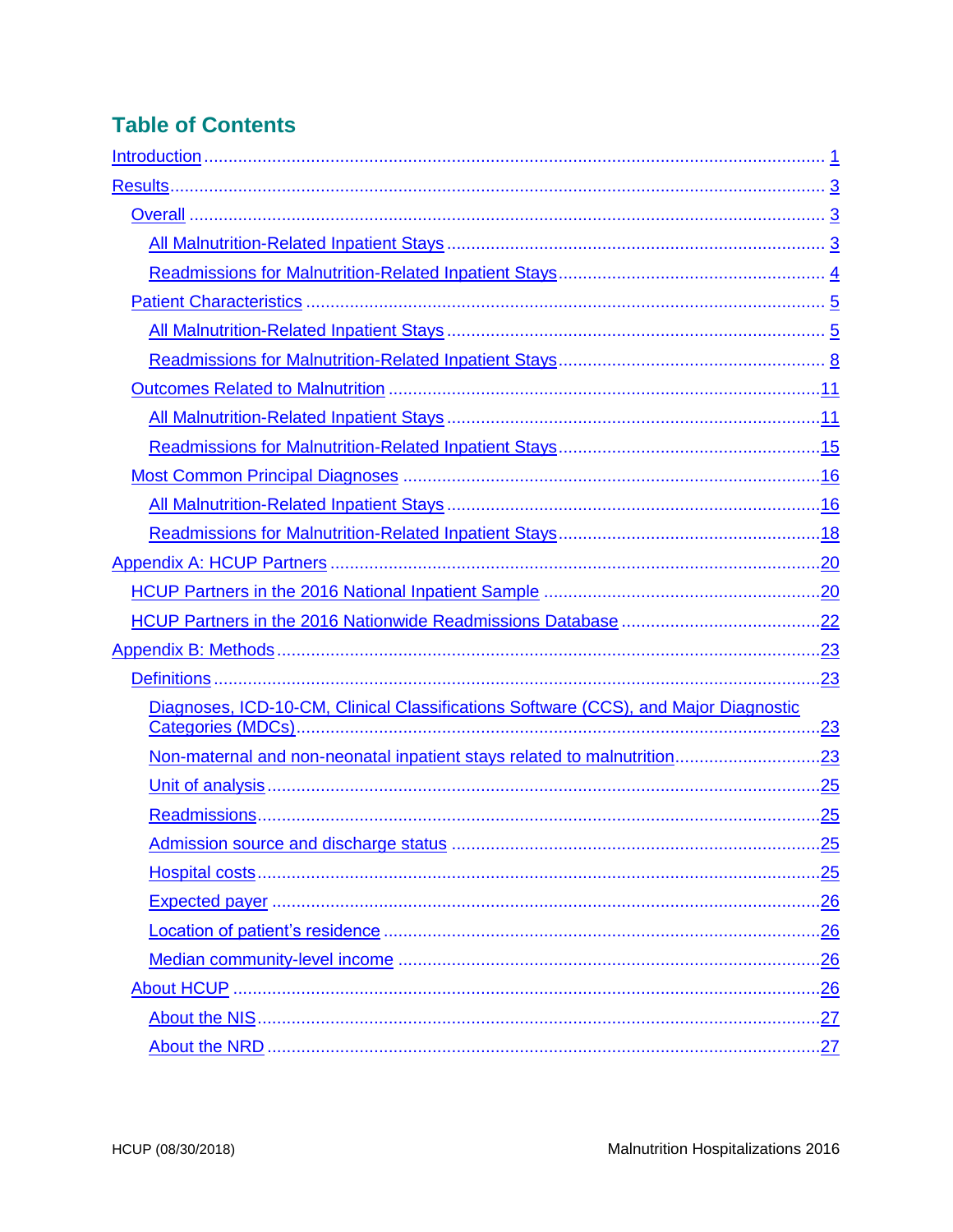# <span id="page-2-0"></span>**INTRODUCTION**

Recent estimates indicate that 7 percent of non-maternal and non-neonatal inpatient stays in the United States are for patients with malnutrition (undernutrition). <sup>1</sup> Adult hospitalizations with a diagnosis of malnutrition have a longer length of stay, higher costs, more comorbidities, and 5 times the likelihood of death, compared with other adult inpatient stays. $2$  Additionally, malnutrition may also contribute to *posthospital syndrome*, described as "an acquired, transient period of vulnerability" following hospitalization, $3$  which may dramatically increase risk of readmission.4,5

Undernutrition is a form of malnutrition characterized by a lack of adequate calories, protein, or other nutrients needed for tissue maintenance and repair.<sup>6</sup> There are many causes of malnutrition.<sup>7,8</sup> Some cases involve chronic starvation related to conditions such as anorexia nervosa. In other instances, malnutrition may be a consequence of an acute or chronic illness or injury, such as burns or cancer. Evidence suggests that early nutritional intervention may reduce complication rates, mortality, and resource use associated with malnutrition. However, many cases of malnutrition are unrecognized and untreated.<sup>9</sup> Clinical definitions of malnutrition and the set of diagnostic codes used to identify malnutrition in hospital administrative data have varied.<sup>10</sup> Standardizing definitions and treatment protocols for malnutrition is complicated by the fact that its etiology is heterogeneous. Using a consistent set of diagnostic criteria and understanding the diseases that are associated with malnutrition are important for recognizing and treating malnutrition, as well as tracking its incidence, prevalence, and outcomes.<sup>11</sup>

This report, funded by the Agency for Healthcare Research and Quality (AHRQ), is a follow-up to the 2013 national estimates of inpatient stays for malnutrition published in previous

<sup>1</sup> Weiss AJ, Fingar KR, Barrett ML, Elixhauser A, Steiner CA, Guenter P, et al. Characteristics of Hospital Stays Involving Malnutrition, 2013. HCUP Statistical Brief #210. September 2016. Agency for Healthcare Research and Quality, Rockville, MD. [http://www.hcup-us.ahrq.gov/reports/statbriefs/sb210-Malnutrition-Hospital-Stays-](http://www.hcup-us.ahrq.gov/reports/statbriefs/sb210-Malnutrition-Hospital-Stays-2013.pdf)[2013.pdf](http://www.hcup-us.ahrq.gov/reports/statbriefs/sb210-Malnutrition-Hospital-Stays-2013.pdf). Accessed August 15, 2018.

<sup>2</sup> Ibid.

<sup>3</sup> Krumholz HM. Post-hospital syndrome—an acquired, transient condition of generalized risk. New England Journal of Medicine. 2013;368(2):100–2.

<sup>4</sup> Suaer A. Luo M. Role of Malnutrition in Increasing Risk of Hospital Readmissions. Abbot Nutrition Health Institute. December 2015. [http://static.abbottnutrition.com/cms-prod/anhi.org/img/Role-Of-Malnutrition-In-Increasing-Risk-Of-](http://static.abbottnutrition.com/cms-prod/anhi.org/img/Role-Of-Malnutrition-In-Increasing-Risk-Of-Hospital-Readmissions-article.pdf)[Hospital-Readmissions-article.pdf](http://static.abbottnutrition.com/cms-prod/anhi.org/img/Role-Of-Malnutrition-In-Increasing-Risk-Of-Hospital-Readmissions-article.pdf). Accessed September 13, 2016.

<sup>5</sup> Guenter P, Jensen G, Patel V, Miller S, Mogensen KM, Malone A, et al. Addressing disease-related malnutrition in hospitalized patients: a call for a national goal. Joint Commission Journal on Quality and Patient Safety. 2015;41(10):469–73.

<sup>6</sup> White JV, Guenter P, Jensen G, Malone A, Schofield M, Academy Malnutrition Work Group, et al. Consensus statement: Academy of Nutrition and Dietetics and American Society for Parenteral and Enteral Nutrition: characteristics recommended for the identification and documentation of adult malnutrition (undernutrition). Journal of Parenteral and Enteral Nutrition*.* 2012:36(3):275–83.

<sup>7</sup> Lean M, Wiseman M. Malnutrition in hospitals. BMJ. 2008;336(7639):290.

<sup>8</sup> White et al., 2012. Op. cit.

<sup>9</sup> Tappenden KA, Quatrara B, Parkhurst ML, Malone AM, Fanjiang G, Ziegler TR. Critical role of nutrition in improving quality of care: an interdisciplinary call to action to address adult hospital malnutrition. Journal of the Academy of Nutrition and Dietetics. 2013;113(9):1219–37.

<sup>10</sup> White et al., 2012. Op. cit.

<sup>11</sup> Ibid.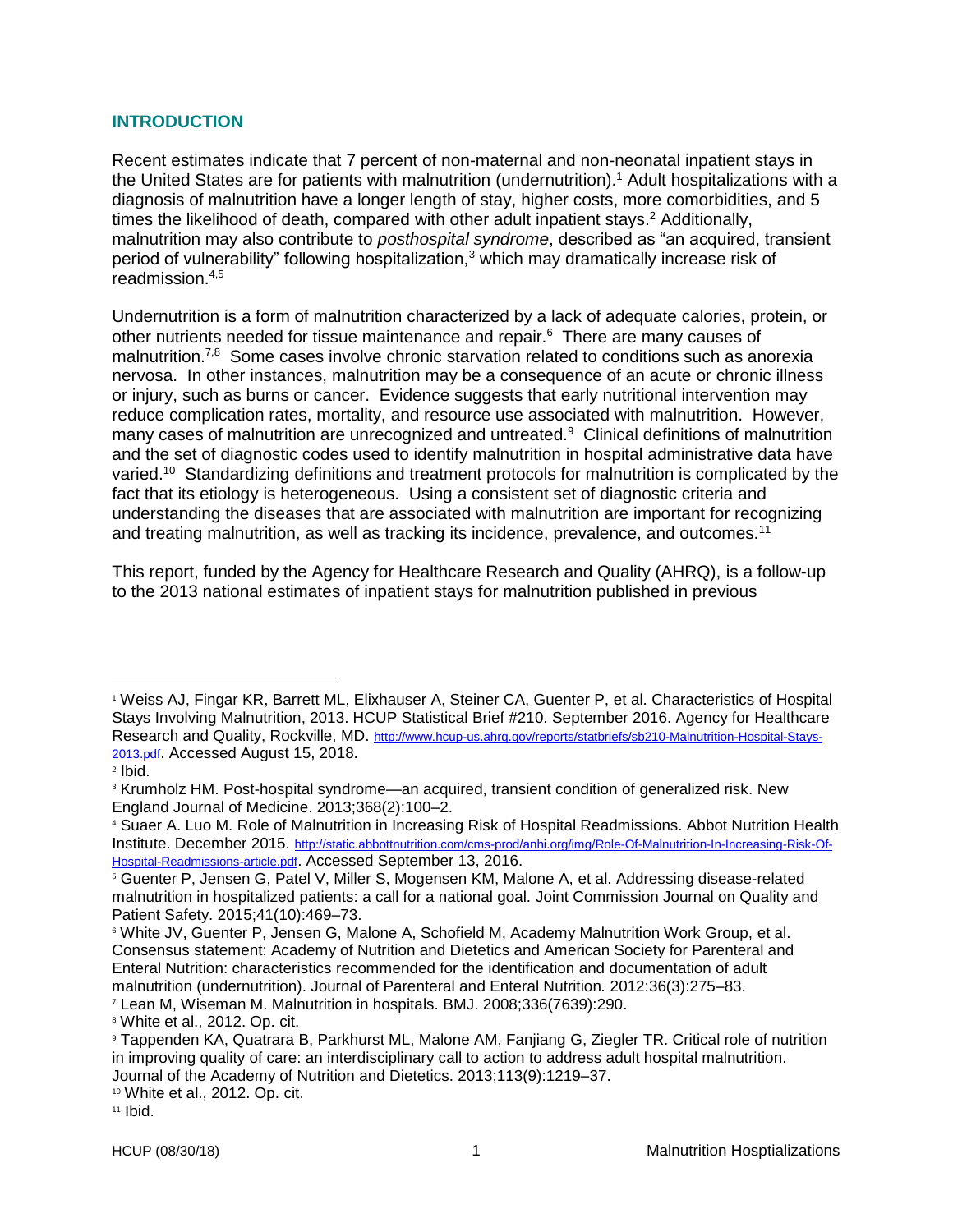Healthcare Cost and Utilization Project (HCUP) Statistical Briefs<sup>12,13</sup>. The report presents national estimates on the characteristics of inpatient stays in the United States involving malnutrition in 2016. Malnutrition is identified using a broad set of diagnostic codes that included the following six categories:

- Postsurgical nonabsorption
- Nutritional neglect
- Cachexia
- Protein-calorie malnutrition
- Weight loss or failure to thrive
- Underweight.

Statistics are presented on the frequency of occurrence for these six types of malnutrition, as well as for patient characteristics, admission and discharge characteristics, and outcomes for malnutrition-related stays, including costs, in-hospital mortality, and average length of stay (LOS). Additionally, the most common principal diagnoses are presented for the different types of malnutrition-related stays. Each section presents information first for all malnutrition-related inpatient stays and then for all-cause 30-day rates of readmissions following an initial inpatient hospital stay (i.e., the index stay) for patients with malnutrition in 2016.

This report uses the HCUP National Inpatient Sample (NIS) to report on non-maternal and nonneonatal inpatient stays related to malnutrition and uses the HCUP Nationwide Readmission Database (NRD) to examine readmission rates for these patients. Supplemental data sources included population denominator data derived from demographic data provided by Claritas<sup>14</sup>, a vendor that compiles and adds value to the U.S. Bureau of Census data. Claritas uses intracensus methods to estimate household and demographic statistics by ZIP Code.

HCUP includes the largest collection of longitudinal hospital care data in the United States, with all-payer, encounter-level information beginning in 1988. The HCUP NIS is the largest all-payer inpatient care database in the United States, containing data on more than seven million inpatient stays. The HCUP NRD is a unique and powerful database designed to support various types of analyses of national readmission rates for all payers and the uninsured. The list of Partner organizations that contribute to the HCUP NIS and NRD is available in Appendix I.

For this report, non-maternal and non-neonatal inpatient stays related to malnutrition were identified by *International Classification of Diseases, Tenth Revision, Clinical Modification* (ICD-10-CM) diagnosis codes. The United States transitioned to the ICD-10-CM scheme for diagnostic coding on billing records on October 1, 2015. A full list of the ICD-10-CM diagnosis codes used as well as additional information on the methods are detailed in Appendix II.

<sup>12</sup>Weiss et al., 2016. Op cit.

<sup>13</sup> Fingar KR, Weiss AJ, Barrett ML, Elixhauser A, Steiner CA, Guenter P, et al. All-Cause Readmissions Following Hospital Stays for Patients With Malnutrition, 2013. HCUP Statistical Brief #218. December 2016. Agency for Healthcare Research and Quality, Rockville, MD. [http://www.hcup](https://www.hcup-us.ahrq.gov/reports/statbriefs/sb218-Malnutrition-Readmissions-2013.pdf)[us.ahrq.gov/reports/statbriefs/sb218-Malnutrition-Readmissions-2013.pdf.](https://www.hcup-us.ahrq.gov/reports/statbriefs/sb218-Malnutrition-Readmissions-2013.pdf) Accessed August 15, 2018.

<sup>14</sup> Claritas. Claritas Demographic Profile by ZIP Code. [https://claritas360.claritas.com/mybestsegments/.](https://www.hcup-us.ahrq.gov/reports/statbriefs/sb242-Pediatric-ED-Visits-2015.jsp)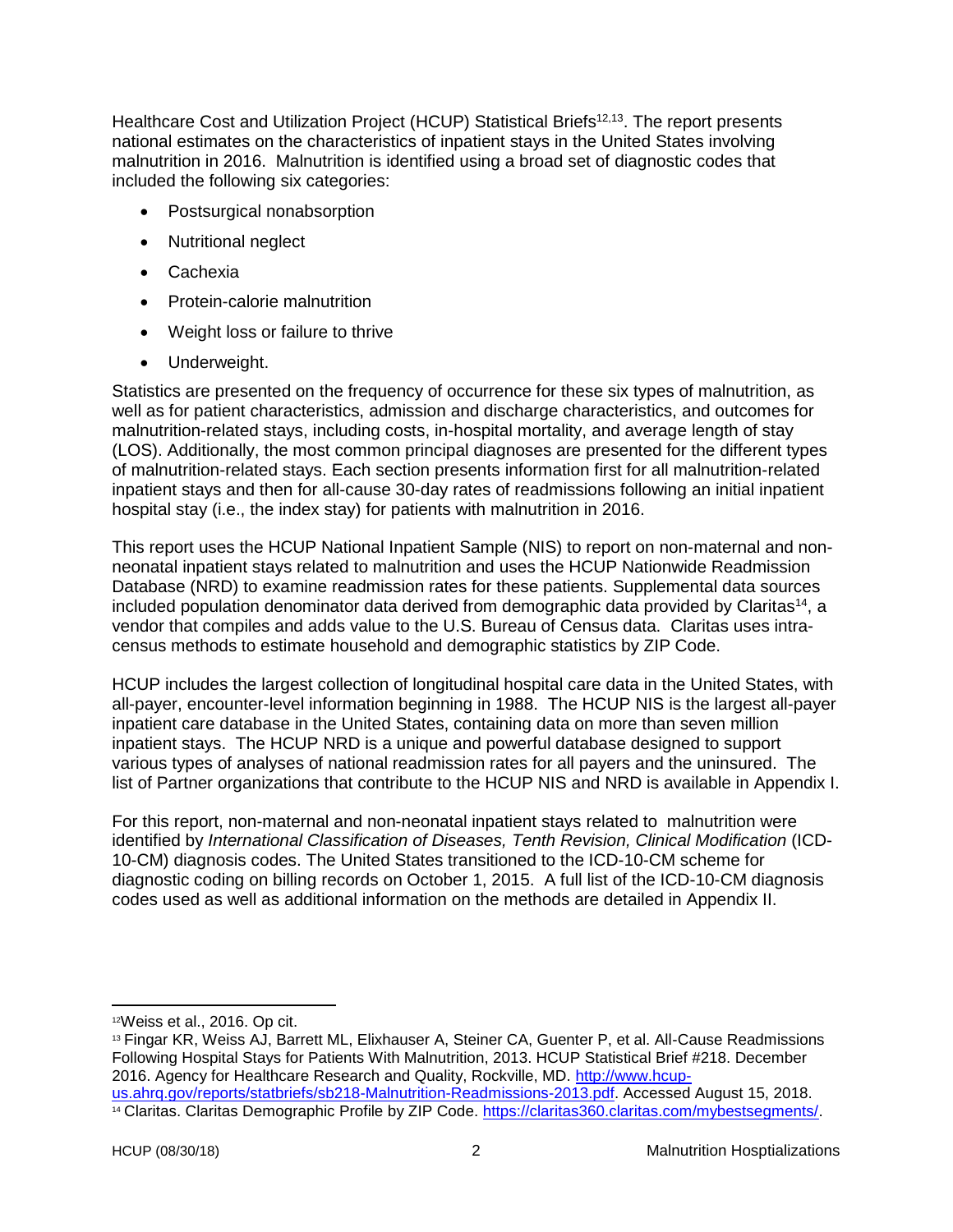#### <span id="page-4-0"></span>**RESULTS**

#### <span id="page-4-1"></span>**Overall**

#### <span id="page-4-2"></span>All Malnutrition-Related Inpatient Stays

In 2016, there were 2.2 million non-maternal and non-neonatal inpatient stays related to malnutrition, representing 8 percent of the 27.6 million total non-maternal and non-neonatal stays (data not shown). The most common type of malnutrition was protein-calorie malnutrition with approximately 1.45 million malnutrition-related stays (66.6 percent).

Weight loss or failure to thrive was the next most common type of malnutrition, at 18.3 percent of all malnutrition-related inpatient stays (Figure 1). The remaining four malnutrition types combined constituted about 15 percent of all malnutrition-related inpatient stays: cachexia (8.1 percent), underweight (5.4 percent), postsurgical non-absorption (1.4 percent), and nutritional neglect (less than 1 percent).

#### **Figure 1. Types of malnutrition among non-maternal and non-neonatal inpatient stays, 2016**

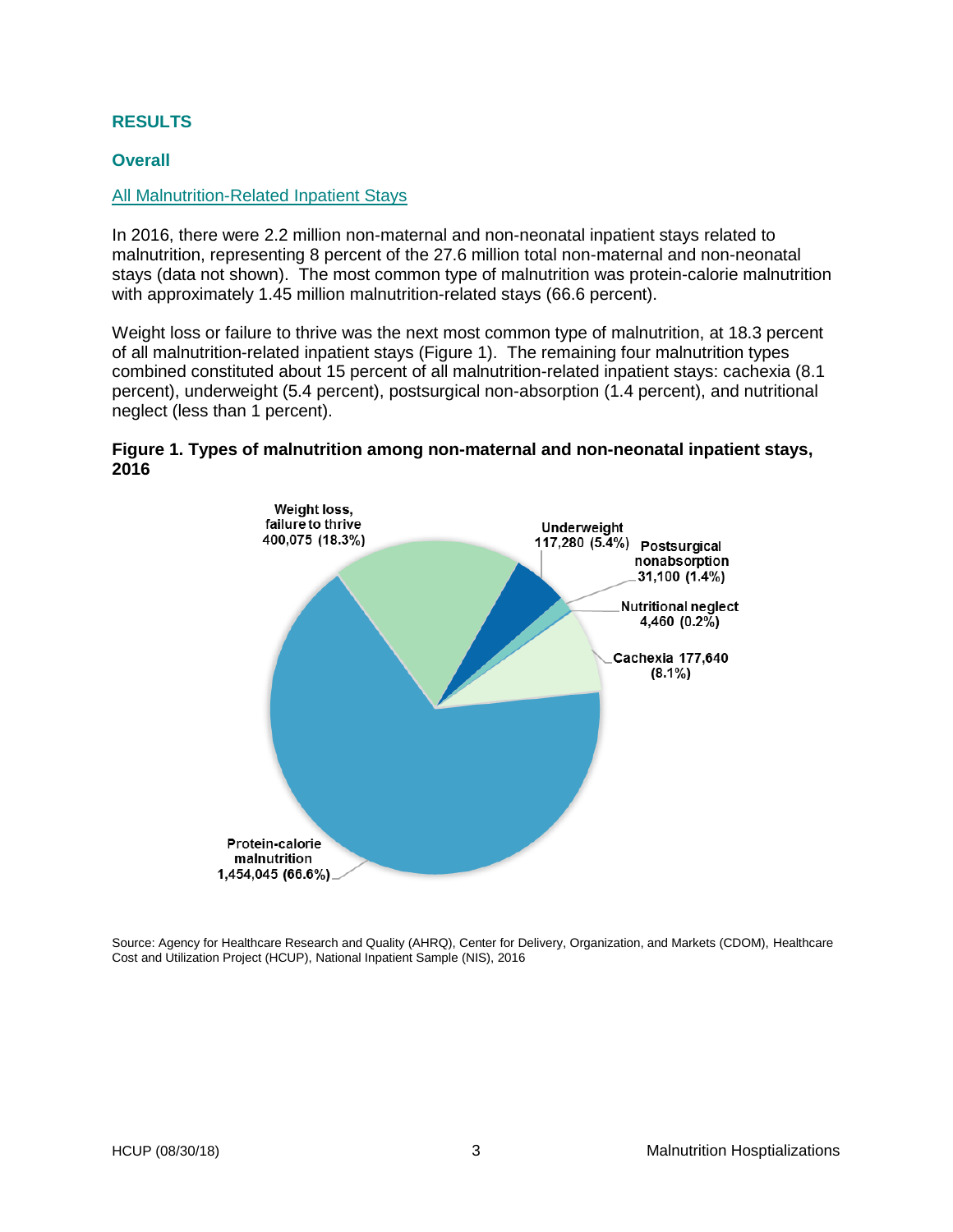#### <span id="page-5-0"></span>Readmissions for Malnutrition-Related Inpatient Stays

The 30-day readmission rate for any cause following an initial hospital stay for non-maternal and non-neonatal patients with malnutrition was 23.2 per 100 index stays, more than 50 percent higher than the rate among patients with no malnutrition during the index stay (14.9). Further detail is provided in Figure 2.

#### **Figure 2. All-cause 30-day readmissions following an initial hospital stay for nonmaternal and non-neonatal patients with malnutrition, 2016**



Source: Agency for Healthcare Research and Quality (AHRQ), Center for Delivery, Organization, and Markets, Healthcare Cost and Utilization Project (HCUP), Nationwide Readmissions Database (NRD), 2016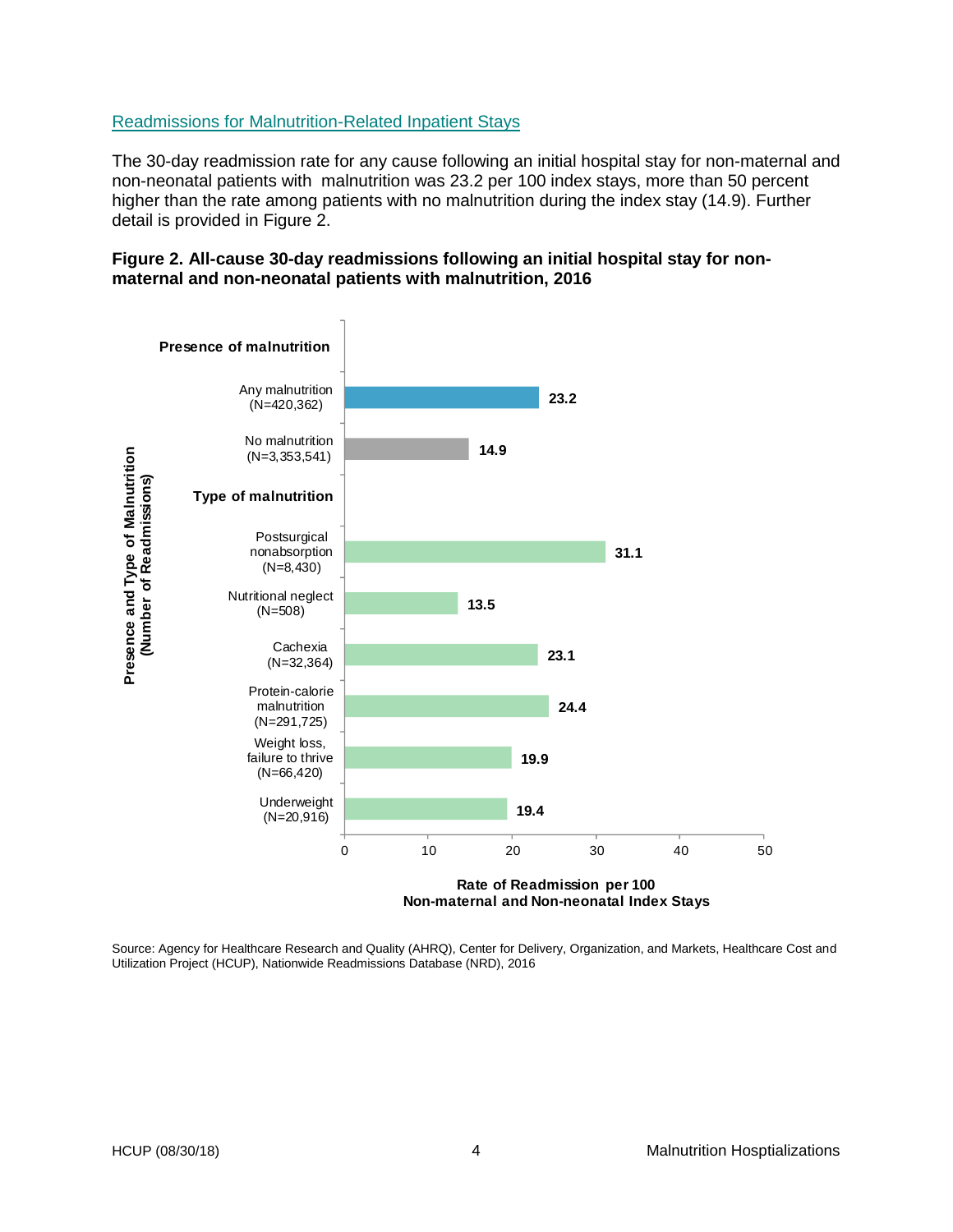#### <span id="page-6-0"></span>**Patient Characteristics**

#### <span id="page-6-1"></span>All Malnutrition-Related Inpatient Stays

Table 1 shows that the mean patient age among non-maternal and non-neonatal inpatient stays related to malnutrition was highest for cachexia (68.4 years), protein-calorie malnutrition (66.0 years), and underweight (64.8 years). Mean patient age was approximately 20 years younger for malnutrition-related inpatient stays involving postsurgical non-absorption (46.0 years) and nutritional neglect (43.7 years).

Across all six types of malnutrition-related inpatient stays, the rate of hospitalization was generally highest in low-income communities and decreased progressively with increases in median community income level. Focusing on the most common type of malnutrition (proteincalorie malnutrition), there were 559 inpatient stays per 100,000 population in the lowestmedian income communities (quartile 1) compared with 338 stays per 100,000 in the highestmedian income communities (quartile 4).

# **Table 1. Characteristics by malnutrition type among non-maternal and non-neonatal inpatient stays related to malnutrition, 2016**

| <b>Characteristic</b>                       | <b>Postsurgical</b><br>non-<br>absorption | <b>Nutritional</b><br>neglect | Cachexia | Protein-<br>calorie<br>malnutrition | Weight<br>loss.<br>failure to<br>thrive | <b>Underweight</b> |  |  |  |
|---------------------------------------------|-------------------------------------------|-------------------------------|----------|-------------------------------------|-----------------------------------------|--------------------|--|--|--|
| <b>Total number</b>                         | 31,100                                    | 4,460                         | 177,640  | 1,454,045                           | 400,075                                 | 117,280            |  |  |  |
| Rate per 100,000<br>population              | 9.6                                       | 1.4                           | 55.1     | 451.0                               | 124.1                                   | 36.4               |  |  |  |
| Age, mean                                   | 46.0                                      | 43.7                          | 68.4     | 66.0                                | 58.6                                    | 64.8               |  |  |  |
| Age, rate per 100,000 population            |                                           |                               |          |                                     |                                         |                    |  |  |  |
| < 18                                        | 8.5                                       | 2.6                           | 1.6      | 41.4                                | 91.9                                    | 3.0                |  |  |  |
| $18 - 39$                                   | 4.2                                       | 0.1                           | 9.7      | 106.8                               | 22.4                                    | 15.5               |  |  |  |
| $40 - 64$                                   | 11.8                                      | 0.5                           | 54.2     | 436.8                               | 82.0                                    | 30.8               |  |  |  |
| 65-84                                       | 17.8                                      | 3.1                           | 180.2    | 1,487.1                             | 354.1                                   | 105.6              |  |  |  |
| $85+$                                       | 12.6                                      | 9.5                           | 547.1    | 3,753.7                             | 1,186.8                                 | 374.0              |  |  |  |
| Sex, rate per 100,000 population            |                                           |                               |          |                                     |                                         |                    |  |  |  |
| Male                                        | 7.2                                       | 1.2                           | 57.1     | 444.1                               | 124.9                                   | 27.9               |  |  |  |
| Female                                      | 12.0                                      | 1.6                           | 53.0     | 456.9                               | 123.0                                   | 44.5               |  |  |  |
| Race/ethnicity, rate per 100,000 population |                                           |                               |          |                                     |                                         |                    |  |  |  |
| White                                       | 10.4                                      | 1.1                           | 57.1     | 486.7                               | 129.3                                   | 41.4               |  |  |  |
| <b>Black</b>                                | 10.7                                      | 2.8                           | 84.5     | 556.7                               | 155.8                                   | 45.4               |  |  |  |
| Hispanic                                    | 4.8                                       | 0.8                           | 23.9     | 207.9                               | 63.7                                    | 11.5               |  |  |  |
| Other                                       | 4.4                                       | 1.1                           | 40.5     | 316.9                               | 86.4                                    | 24.3               |  |  |  |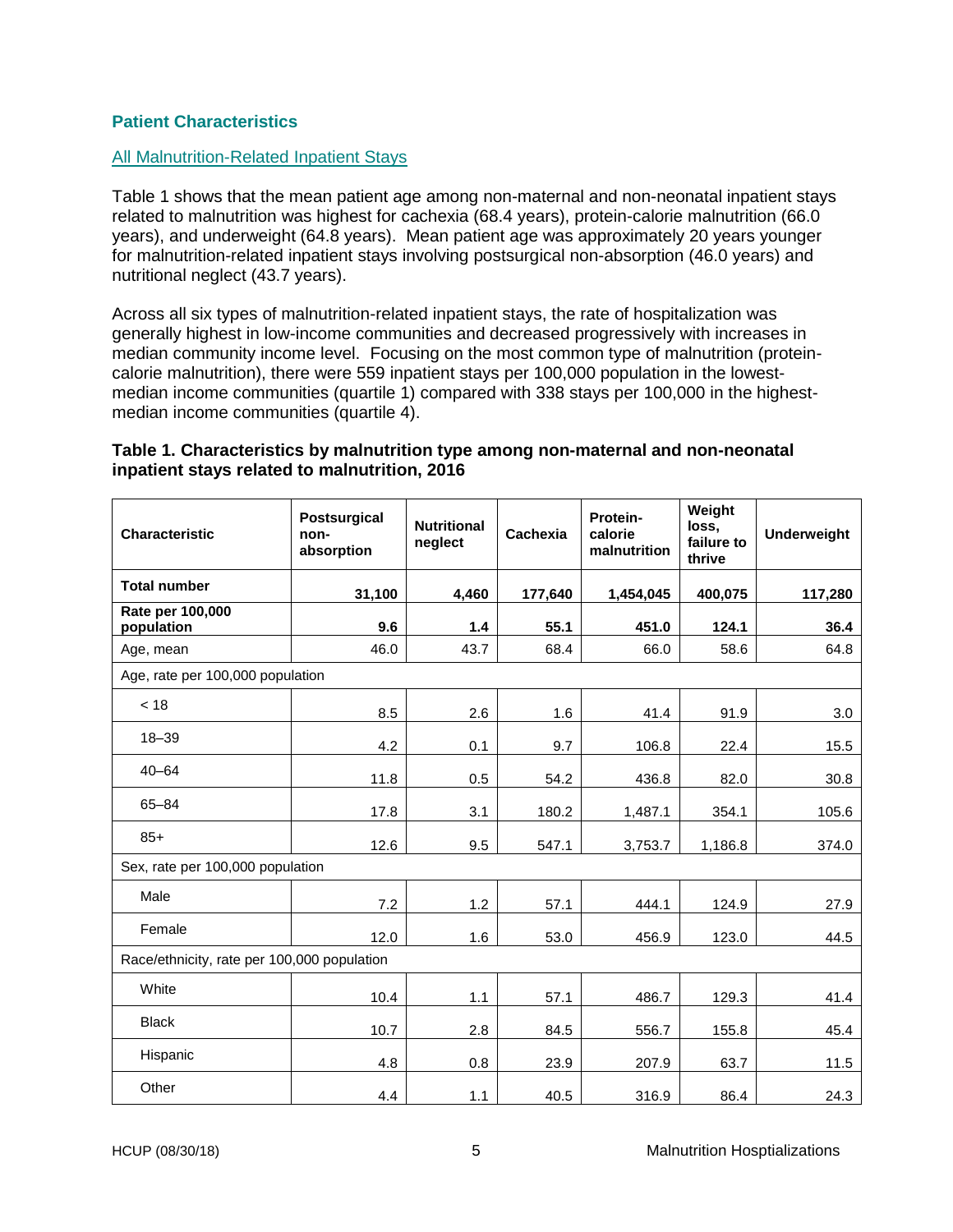| <b>Characteristic</b>                               | <b>Postsurgical</b><br>non-<br>absorption | <b>Nutritional</b><br>neglect | Cachexia | Protein-<br>calorie<br>malnutrition | Weight<br>loss.<br>failure to<br>thrive | <b>Underweight</b> |  |  |  |
|-----------------------------------------------------|-------------------------------------------|-------------------------------|----------|-------------------------------------|-----------------------------------------|--------------------|--|--|--|
| Community-level income, rate per 100,000 population |                                           |                               |          |                                     |                                         |                    |  |  |  |
| Quartile 1 (lowest)                                 | 10.4                                      | 2.3                           | 72.6     | 559.5                               | 150.1                                   | 47.5               |  |  |  |
| Quartile 2                                          | 10.7                                      | 1.4                           | 55.4     | 464.7                               | 128.5                                   | 37.7               |  |  |  |
| Quartile 3                                          | 9.2                                       | 1.2                           | 47.2     | 405.6                               | 111.5                                   | 31.5               |  |  |  |
| Quartile 4 (highest)                                | 7.6                                       | 0.5                           | 39.1     | 338.0                               | 97.3                                    | 26.0               |  |  |  |
| Location of residence, rate per 100,000 population  |                                           |                               |          |                                     |                                         |                    |  |  |  |
| Large central<br>Metropolitan                       | 8.7                                       | 1.5                           | 55.2     | 462.5                               | 121.2                                   | 33.1               |  |  |  |
| Large fringe<br>Metropolitan                        | 9.5                                       | 1.0                           | 49.4     | 403.1                               | 120.5                                   | 33.1               |  |  |  |
| Medium/small<br>Metropolitan                        | 10.1                                      | 1.5                           | 55.2     | 444.3                               | 121.8                                   | 38.2               |  |  |  |
| Micropolitan/noncore                                | 10.9                                      | 1.7                           | 60.2     | 505.0                               | 137.0                                   | 44.2               |  |  |  |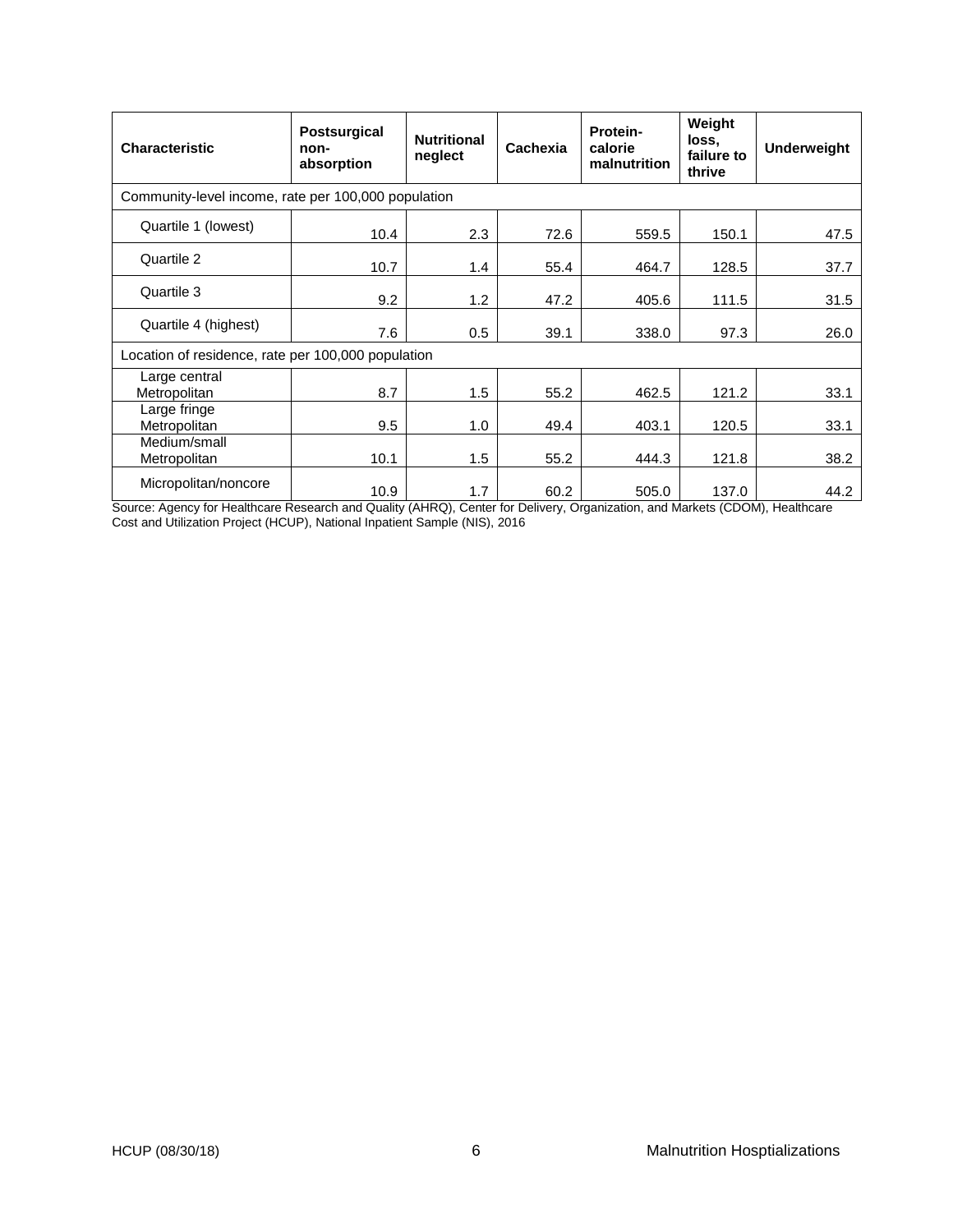Figure 3 shows the expected payer distribution by type of malnutrition among non-maternal and non-neonatal stays related to malnutrition. For reference, the expected payer distribution of all 2016 non-maternal, non-neonatal stays is also provided.

Compared with all non-maternal, non-neonatal inpatient stays in 2016, a higher proportion of stays involving postsurgical non-absorption and nutritional neglect had an expected primary payer of Medicaid (26.0 and 42.2 percent, respectively, vs. 16.8 percent for all stays). Among the other four types of malnutrition-related inpatient stays, between 56.3 and 66.0 percent of stays had an expected primary payer of Medicare compared with only half of all non-maternal, non-neonatal stays (50.9 percent).

#### **Figure 3. Distribution of expected payer by malnutrition type among non-maternal and non-neonatal inpatient stays related to malnutrition, 2016**



#### **Type of Malnutrition**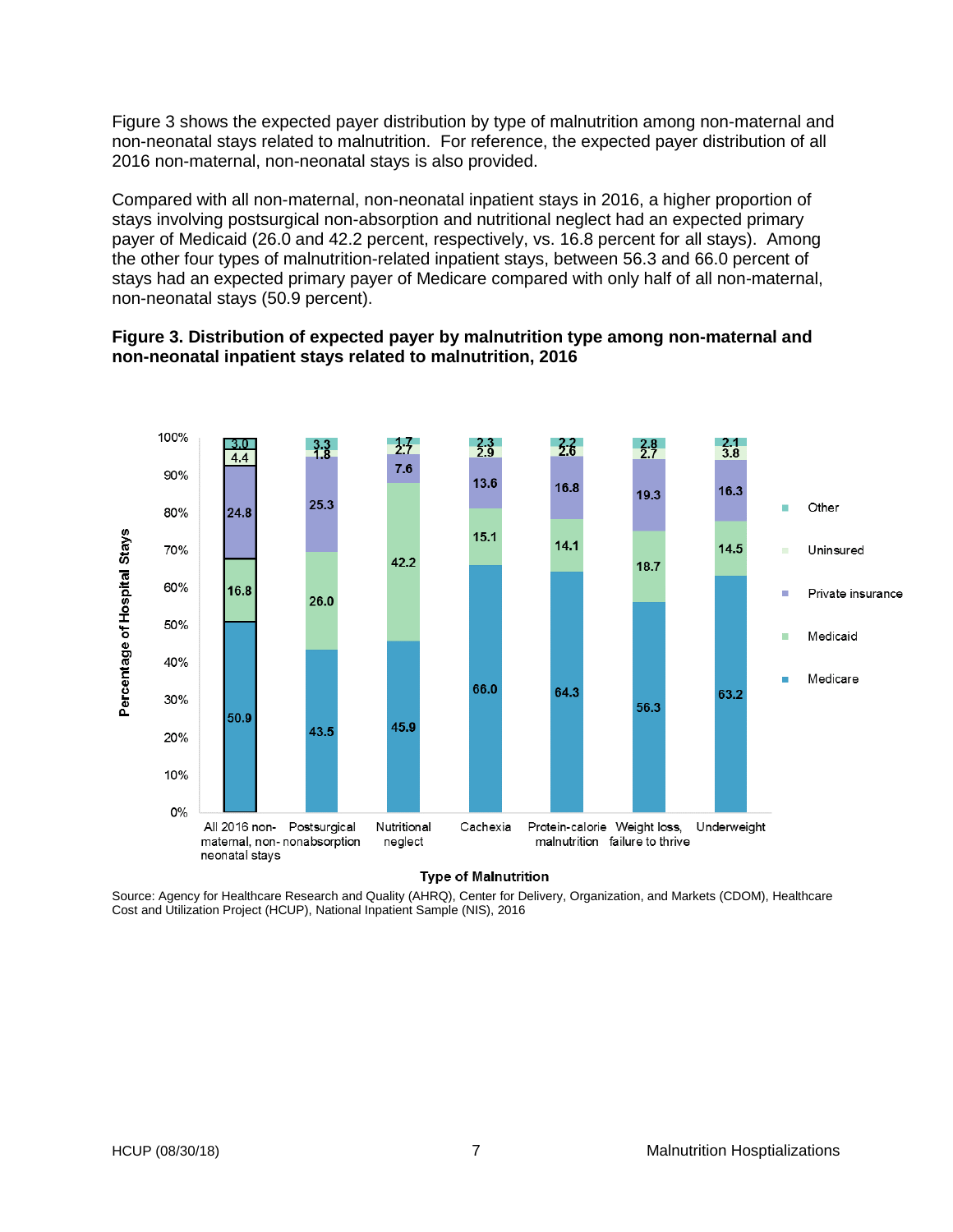#### <span id="page-9-0"></span>Readmissions for Malnutrition-Related Inpatient Stays

Whereas the readmission rate among index stays without malnutrition increased with age (Figure 4), the readmission rate among non-maternal and non-neonatal index stays for patients with any type of malnutrition was highest among adults aged 40–64 (26.3 per 100 index stays) and 18–39 years (25.8) and lowest among older adults aged 85+ years (17.1).

Among malnutrition-related index stays with an expected payer of Medicare, over a quarter of stays were followed by a 30-day readmission for any cause (27.0 per index stays). In comparison, the rate was 23.5 for stays with an expected payer of private insurance, 22.5 for stays with Medicare, and 19.5 for uninsured index stays with malnutrition.

In each payer category, the readmission rate was higher for malnutrition-related index stays than for those without malnutrition, particularly among stays for patients with private insurance (23.0 per 100 index stays involving malnutrition vs. 10.3 per 100 index stays without malnutrition).

Compared to index stays without malnutrition, the readmission rate among malnutrition-related index stays was similar across all four median community income levels (approximately 23–24 readmissions per 100 index stays). In each income quartile, the readmission rate was higher with malnutrition-related index stays than for those without malnutrition.

Further detail on the characteristics of readmissions involving malnutrition in 2016 is provided in Figure 4 and Table 2.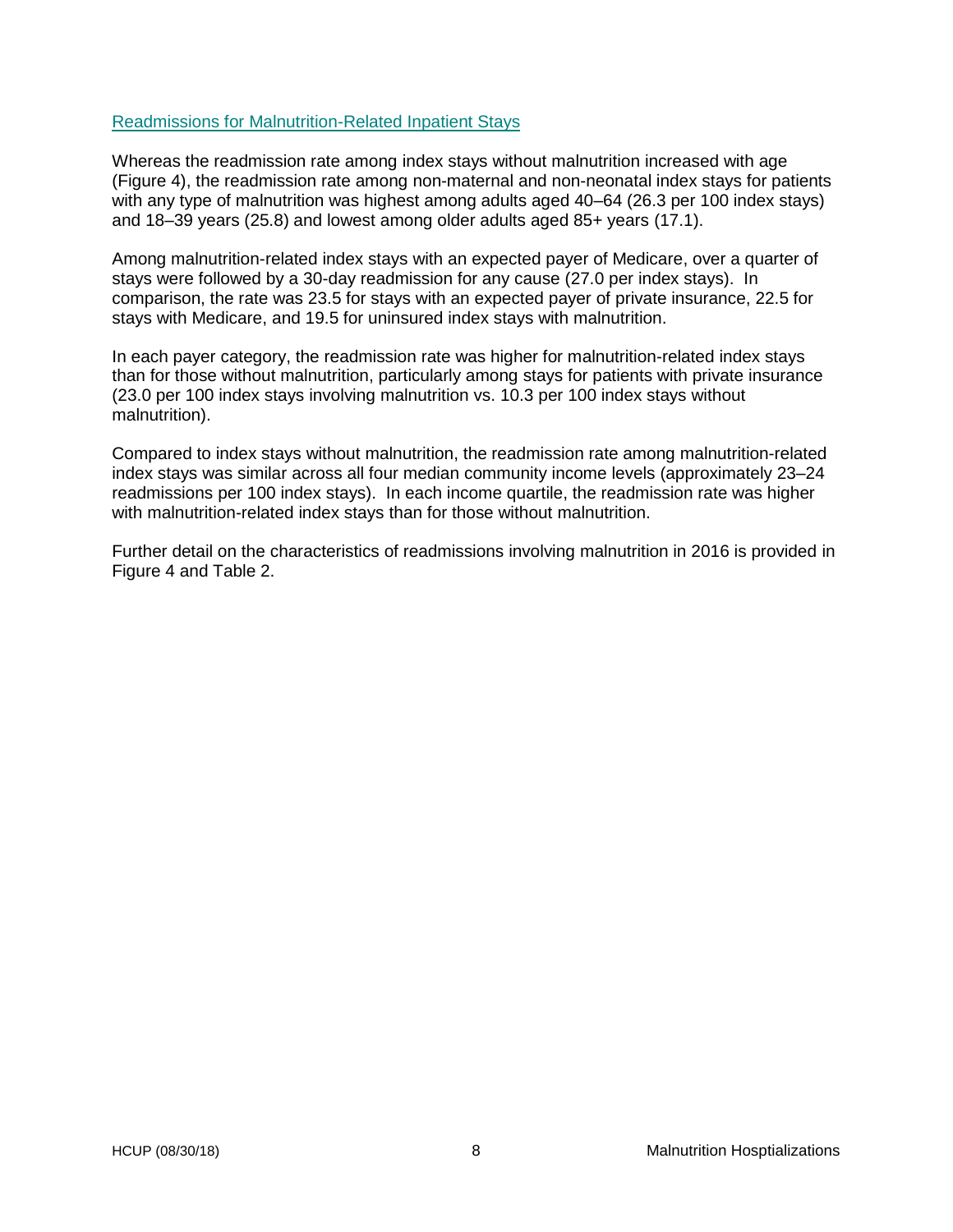

**Figure 4. All-cause 30-day readmissions among non-maternal and non-neonatal inpatient stays related to malnutrition versus those without malnutrition, by patient characteristics, 2016**

> Rate of Readmission per 100 Non-maternal and **Non-neonatal Index Stays**

Source: Agency for Healthcare Research and Quality (AHRQ), Center for Delivery, Organization, and Markets, Healthcare Cost and Utilization Project (HCUP), Nationwide Readmissions Database (NRD), 2016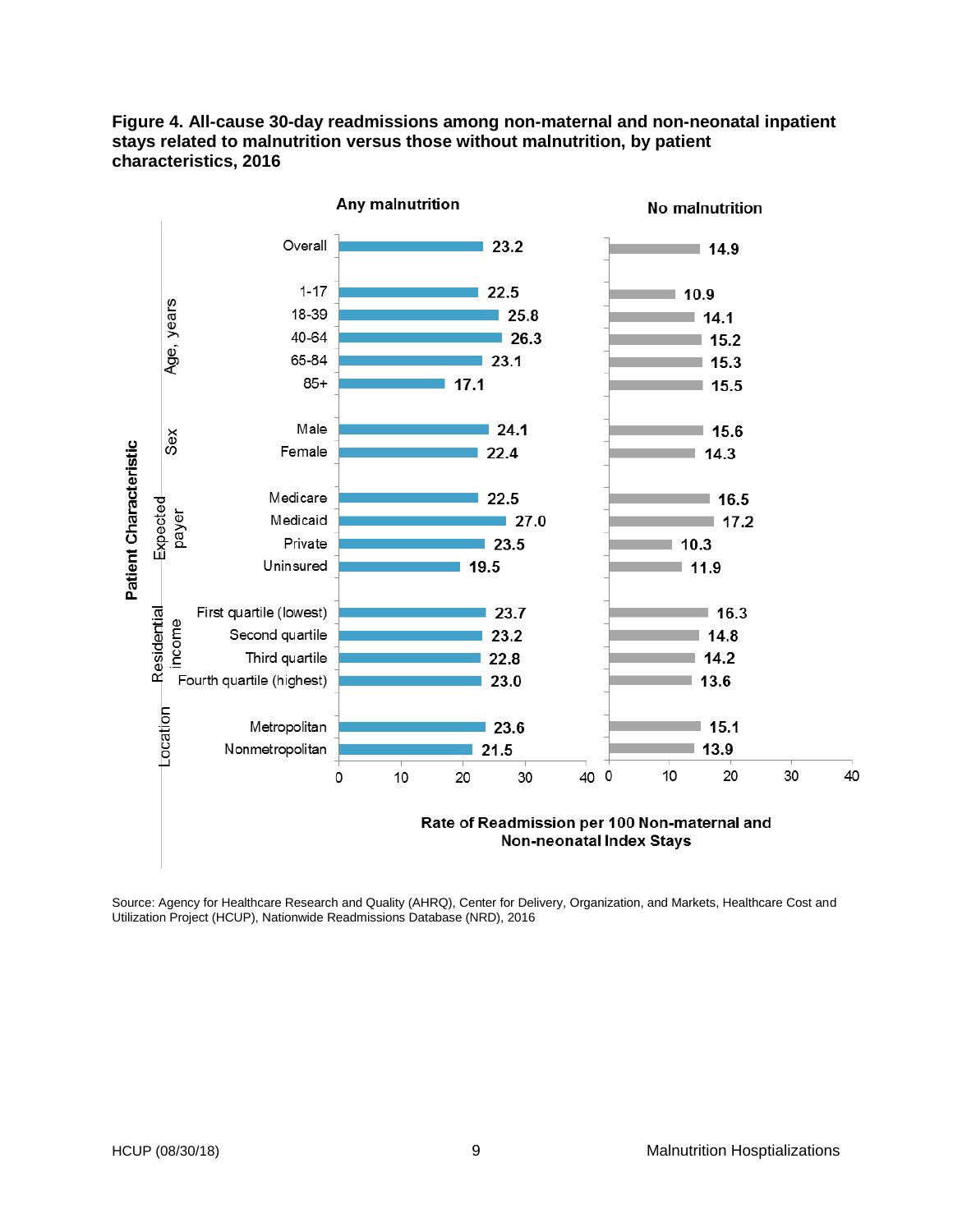# **Table 2. All-cause 30-day readmissions r by presence and type of malnutrition, and patient characteristics, 2016**

|                                  |                     |                           | <b>Type of malnutrition</b>               |                               |          |                                     |                                         |                  |  |  |  |  |  |  |  |
|----------------------------------|---------------------|---------------------------|-------------------------------------------|-------------------------------|----------|-------------------------------------|-----------------------------------------|------------------|--|--|--|--|--|--|--|
| <b>Patient</b><br>characteristic | Any<br>malnutrition | <b>No</b><br>malnutrition | <b>Postsurgical</b><br>non-<br>absorption | <b>Nutritional</b><br>neglect | Cachexia | Protein-<br>calorie<br>malnutrition | Weight<br>loss,<br>failure<br>to thrive | Under-<br>weight |  |  |  |  |  |  |  |
| <b>Total readmitted, N</b>       | 420,362             | 3,353,541                 | 8,430                                     | 508                           | 32,364   | 291,725                             | 66,420                                  | 20,916           |  |  |  |  |  |  |  |
| Total, rate                      | 23.2                | 14.9                      | 31.1                                      | 13.5                          | 23.1     | 24.4                                | 19.9                                    | 19.4             |  |  |  |  |  |  |  |
| Age group, years, rate           |                     |                           |                                           |                               |          |                                     |                                         |                  |  |  |  |  |  |  |  |
| $1 - 17$                         | 22.5                | 10.9                      | 29.7                                      | 10.4                          | 32.9     | 27.4                                | 19.2                                    | 19.4             |  |  |  |  |  |  |  |
| $18 - 39$                        | 25.8                | 14.1                      | 37.7                                      | 10.2                          | 30.0     | 27.5                                | 19.0                                    | 19.9             |  |  |  |  |  |  |  |
| $40 - 64$                        | 26.3                | 15.2                      | 32.2                                      | 17.8                          | 26.5     | 27.4                                | 22.2                                    | 21.3             |  |  |  |  |  |  |  |
| $65 - 84$                        | 23.1                | 15.3                      | 27.2                                      | 15.2                          | 22.4     | 24.0                                | 21.0                                    | 19.7             |  |  |  |  |  |  |  |
| $85+$                            | 17.1                | 15.5                      | 23.6                                      | 13.3                          | 16.2     | 17.9                                | 15.6                                    | 15.5             |  |  |  |  |  |  |  |
| Sex, rate                        |                     |                           |                                           |                               |          |                                     |                                         |                  |  |  |  |  |  |  |  |
| Male                             | 24.1                | 15.6                      | 31.3                                      | 14.1                          | 24.4     | 25.2                                | 20.8                                    | 21.2             |  |  |  |  |  |  |  |
| Female                           | 22.4                | 14.3                      | 30.9                                      | 13.1                          | 21.6     | 23.6                                | 19.0                                    | 18.2             |  |  |  |  |  |  |  |
| Expected payer, rate             |                     |                           |                                           |                               |          |                                     |                                         |                  |  |  |  |  |  |  |  |
| Medicare                         | 22.5                | 16.5                      | 30.0                                      | 14.6                          | 21.7     | 23.5                                | 19.8                                    | 19.5             |  |  |  |  |  |  |  |
| Medicaid                         | 27.0                | 17.2                      | 35.3                                      | 12.3                          | 28.6     | 28.6                                | 21.9                                    | 22.5             |  |  |  |  |  |  |  |
| Private insurance                | 23.5                | 10.3                      | 27.7                                      | 11.6                          | 24.5     | 25.1                                | 19.1                                    | 16.9             |  |  |  |  |  |  |  |
| Uninsured                        | 19.5                | 11.9                      | 26.8                                      | $\star$                       | 22.4     | 20.8                                | 16.0                                    | 15.2             |  |  |  |  |  |  |  |
| Community-level income, rate     |                     |                           |                                           |                               |          |                                     |                                         |                  |  |  |  |  |  |  |  |
| First quartile<br>(poorest)      | 23.7                | 16.3                      | 31.1                                      | 13.1                          | 24.2     | 24.8                                | 20.5                                    | 20.0             |  |  |  |  |  |  |  |
| Second quartile                  | 23.2                | 14.8                      | 29.5                                      | 16.4                          | 22.4     | 24.4                                | 19.9                                    | 19.2             |  |  |  |  |  |  |  |
| Third quartile                   | 22.8                | 14.2                      | 32.2                                      | 11.9                          | 22.7     | 23.9                                | 19.2                                    | 19.3             |  |  |  |  |  |  |  |
| Fourth quartile<br>(wealthiest)  | 23.0                | 13.6                      | 31.5                                      | 12.3                          | 22.3     | 24.2                                | 19.8                                    | 18.5             |  |  |  |  |  |  |  |
| Location of residence, rate      |                     |                           |                                           |                               |          |                                     |                                         |                  |  |  |  |  |  |  |  |
| Metropolitan                     | 23.6                | 15.1                      | 31.8                                      | 13.7                          | 23.6     | 24.7                                | 20.1                                    | 19.7             |  |  |  |  |  |  |  |
| Nonmetropolitan                  | 21.5                | 13.9                      | 27.6                                      | 12.9                          | 20.3     | 22.7                                | 18.6                                    | 17.7             |  |  |  |  |  |  |  |

Note: Rate is per 100 non-maternal and non-neonatal index stays.

<sup>a</sup> Suppressed due to cell size <11 readmissions.

Source: Agency for Healthcare Research and Quality (AHRQ), Center for Delivery, Organization, and Markets, Healthcare Cost and Utilization Project (HCUP), Nationwide Readmissions Database (NRD), 2016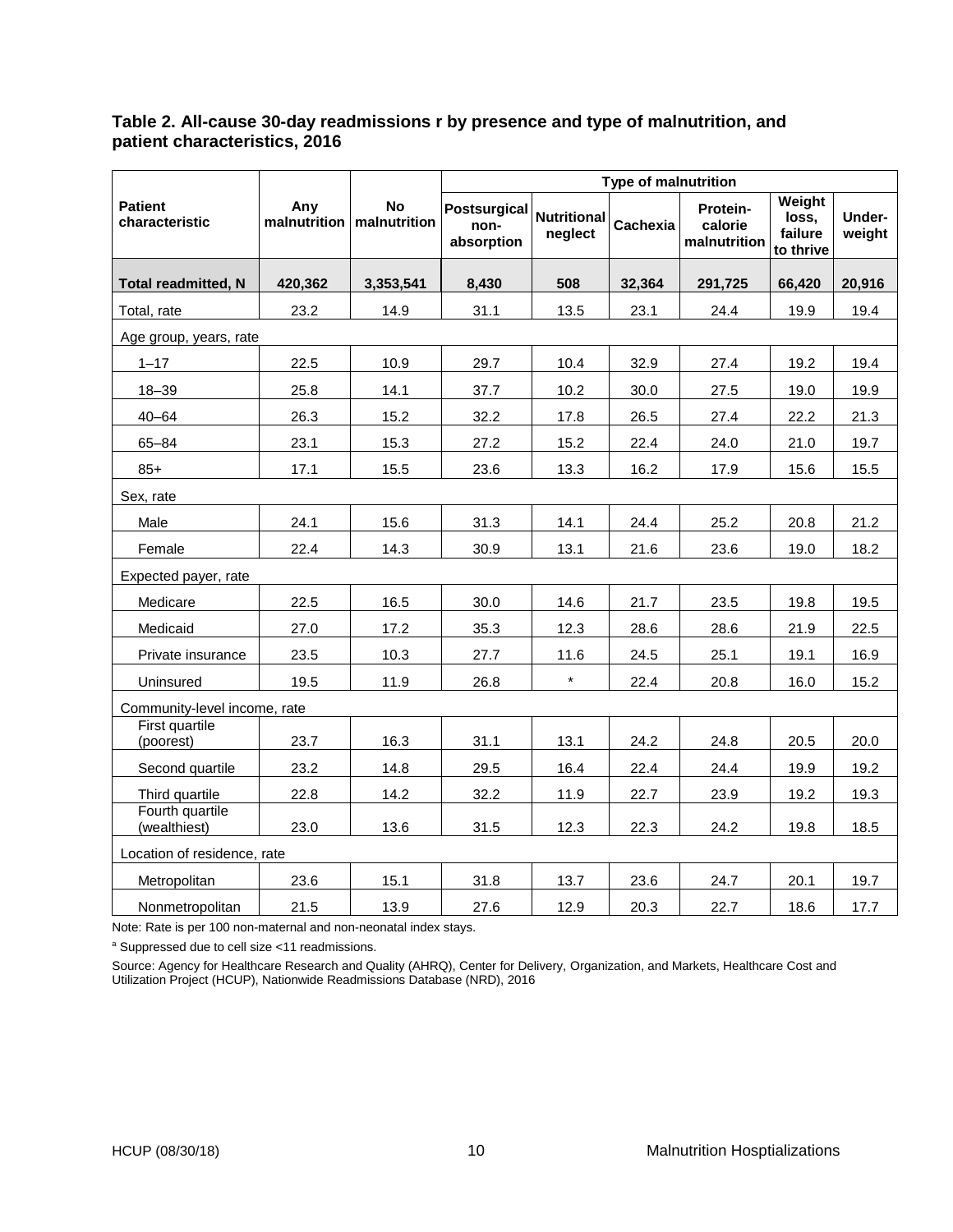# <span id="page-12-0"></span>**Outcomes Related to Malnutrition**

#### <span id="page-12-1"></span>All Malnutrition-Related Inpatient Stays

In 2016, the aggregate cost of all non-maternal and non-neonatal inpatient stays was \$389.1 billion (data not shown). Non-maternal and non-neonatal inpatient stays related to malnutrition accounted for nearly \$49 billion (Table 3), or 12.6 percent of these aggregate hospital costs. In contrast, as described earlier, malnutrition-related inpatient stays constituted only 8.1 percent of all non-maternal and non-neonatal inpatient stays in 2016.

#### **Table 3. Admission and discharge characteristics and outcomes by malnutrition type for non-maternal and non-neonatal inpatient stays related to malnutrition, 2016**

| <b>Characteristic or</b><br>outcome | <b>Postsurgical</b><br>non-<br>absorption | <b>Nutritional</b><br>neglect | Cachexia      | Protein-<br>calorie<br>malnutrition | Weight loss,<br>failure to<br>thrive | <b>Underweight</b> |
|-------------------------------------|-------------------------------------------|-------------------------------|---------------|-------------------------------------|--------------------------------------|--------------------|
| <b>Total number</b>                 | 31,100                                    | 4,460                         | 177,640       | 1,454,045                           | 400,075                              | 117,280            |
| <b>Admissions</b>                   |                                           |                               |               |                                     |                                      |                    |
| Malnutrition                        |                                           |                               |               |                                     |                                      |                    |
| present on                          |                                           |                               |               |                                     |                                      |                    |
| admission, %                        | 93.4                                      | 87.8                          | 96.0          | 91.9                                | 94.3                                 | $\star$            |
| Malnutrition                        |                                           |                               |               |                                     |                                      |                    |
| as secondary                        |                                           |                               |               |                                     |                                      |                    |
| diagnosis                           |                                           |                               |               |                                     |                                      |                    |
| only, %                             | 93.4                                      | 81.4                          | 99.9          | 99.3                                | 96.8                                 | 100.0              |
| Elective                            |                                           |                               |               |                                     |                                      |                    |
| admission, %                        | 12.5                                      | 7.0                           | 6.7           | 10.4                                | 11.5                                 | 11.4               |
| ED services,                        |                                           |                               |               |                                     |                                      |                    |
| %                                   | 66.0                                      | 70.9                          | 79.1          | 70.6                                | 69.1                                 | 73.6               |
| Discharge status, %                 |                                           |                               |               |                                     |                                      |                    |
| Routine                             |                                           |                               |               |                                     |                                      |                    |
| Discharge                           | 52.9                                      | 44.6                          | 29.7          | 31.1                                | 46.5                                 | 48.4               |
| Transfer to                         |                                           |                               |               |                                     |                                      |                    |
| another acute                       |                                           |                               |               |                                     |                                      |                    |
| care hospital                       | 2.9                                       | 3.4                           | 2.4           | 2.8                                 | 2.5                                  | 2.3                |
| Transfer to                         |                                           |                               |               |                                     |                                      |                    |
| another facility                    | 13.4                                      | 36.7                          | 32.4          | 36.0                                | 28.0                                 | 26.0               |
| Home health                         |                                           |                               |               |                                     |                                      |                    |
| Care                                | 27.6                                      | 12.2                          | 22.7          | 21.3                                | 17.2                                 | 18.1               |
| Against                             |                                           |                               |               |                                     |                                      |                    |
| medical advice                      | 0.8                                       | 0.3                           | 1.5           | 1.0                                 | 0.9                                  | 1.4                |
| Died during                         |                                           |                               |               |                                     |                                      |                    |
| hospital stay                       | 2.2                                       | 2.6                           | 11.2          | 7.6                                 | 4.8                                  | 3.6                |
| <b>Outcomes</b>                     |                                           |                               |               |                                     |                                      |                    |
| Length of stay,                     |                                           |                               |               |                                     |                                      |                    |
| mean days                           | 9.8                                       | 11.2                          | 7.5           | 10.1                                | 6.9                                  | 6.2                |
| Hospital costs,                     |                                           |                               |               |                                     |                                      |                    |
| mean \$                             | 26,146                                    | 19,426                        | 17,614        | 25,535                              | 16,707                               | 13,485             |
| Aggregate                           |                                           |                               |               |                                     |                                      |                    |
| hospital costs,                     |                                           |                               |               |                                     |                                      |                    |
| mean, millions \$                   | 813,130,482                               | 86,642,135                    | 3,128,867,307 | 37,129,434,545                      | 6,684,082,320                        | 1,581,548,865      |

\* Because two frequent codes in the underweight malnutrition type (Z681 and Z6851) are exempt from present-on-admission reporting, this information is not reported.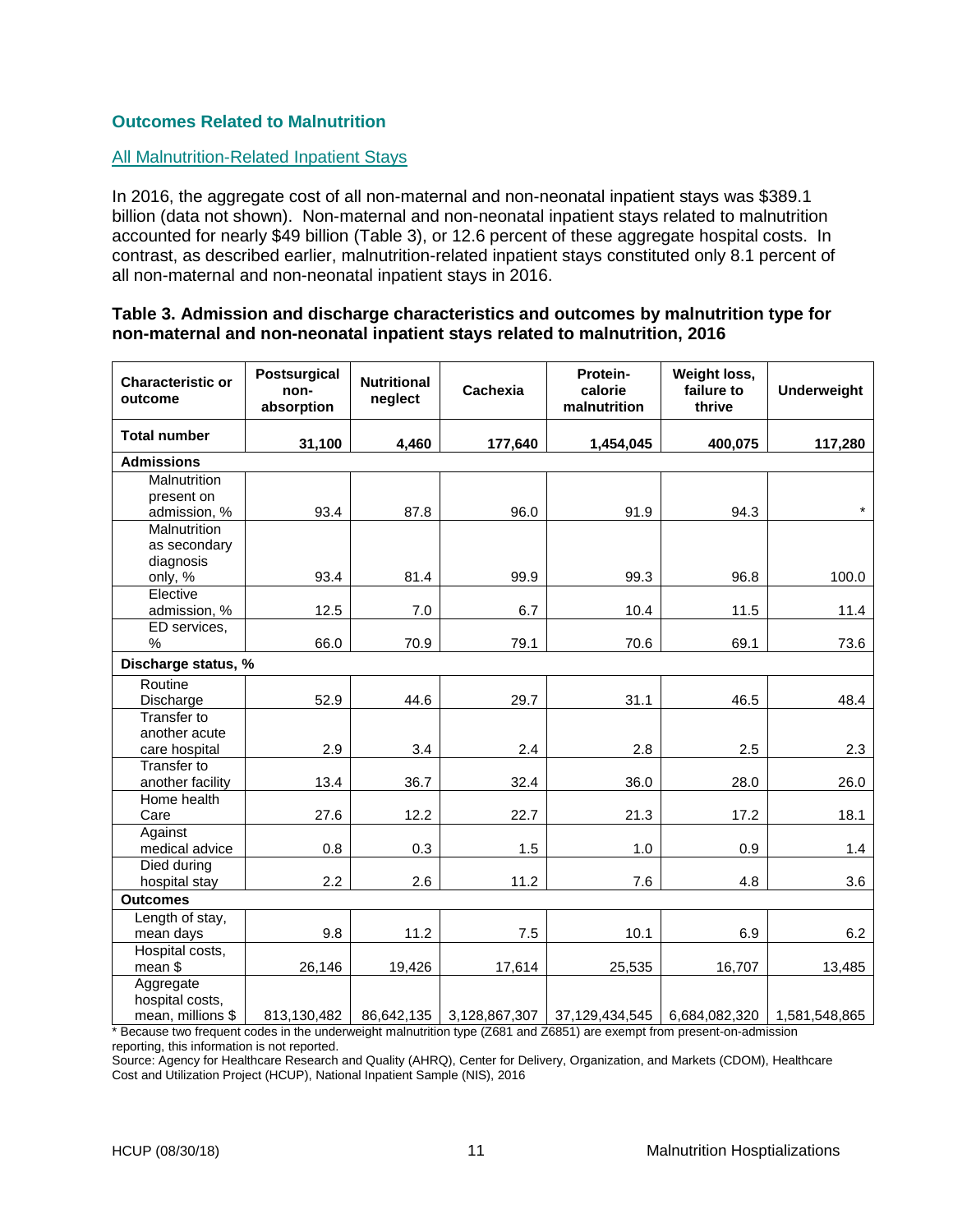Malnutrition-related inpatient stays for all six types of malnutrition except underweight cost more than all non-maternal, non-neonatal inpatient stays in 2016 (\$13,900), ranging from 17 percent times more costly for weight loss or failure to thrive diagnoses to twice as costly for proteincalorie malnutrition (Figure 5).



**Figure 5. Average hospital costs by malnutrition type, 2016**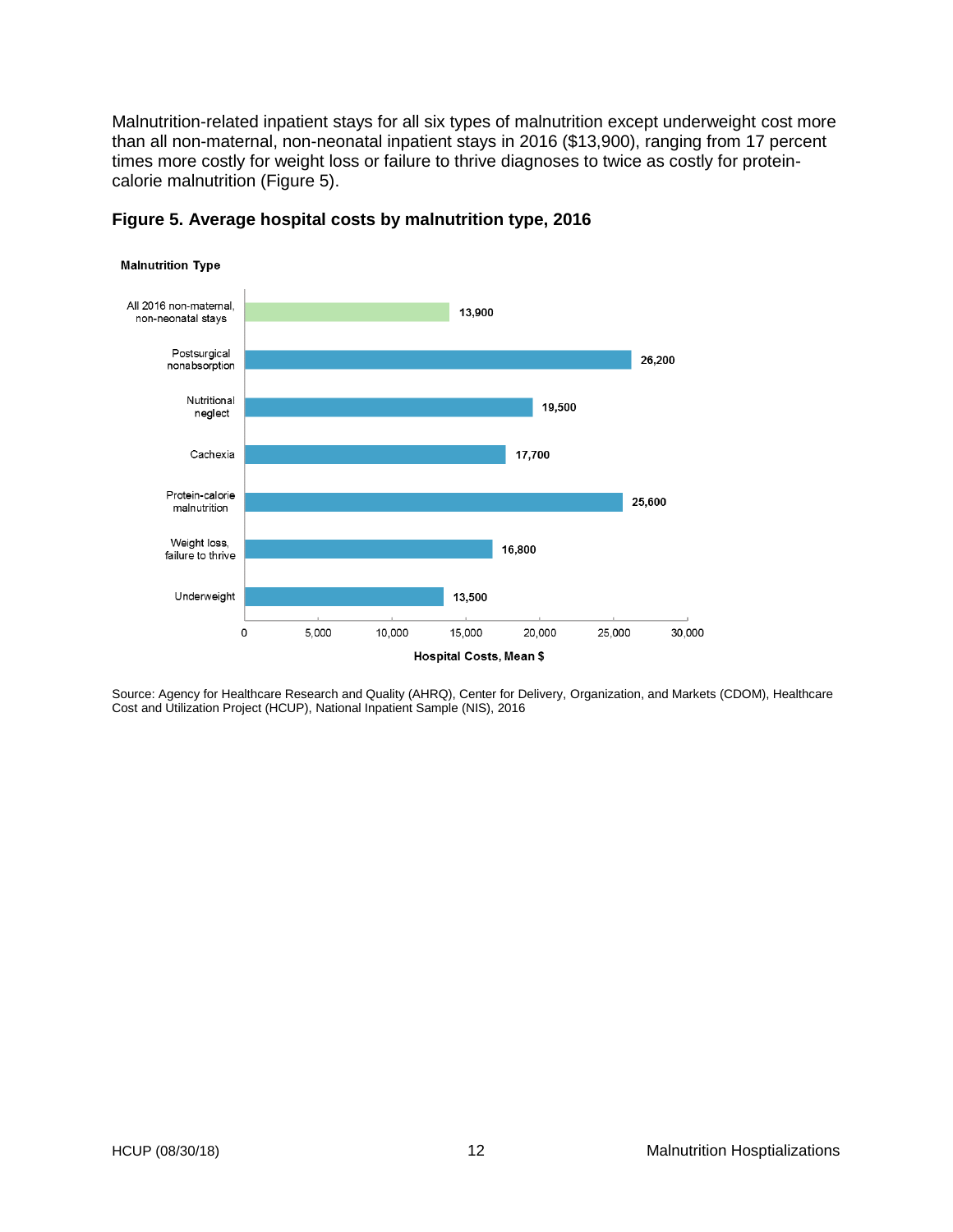Malnutrition-related inpatient stays for all six types of malnutrition except postsurgical nonabsorption had a substantially higher proportion of in-hospital deaths (Figure 6) compared with all non-maternal, non-neonatal inpatient stays in 2016 (2.4 percent). For malnutrition-related stays, the in-hospital deaths ranged from 3.6 percent for underweight diagnoses to 11.2 percent for cachexia.

#### **Figure 6. Percentage of non-maternal and non-neonatal stays that resulted in in-hospital death by malnutrition type, 2016**

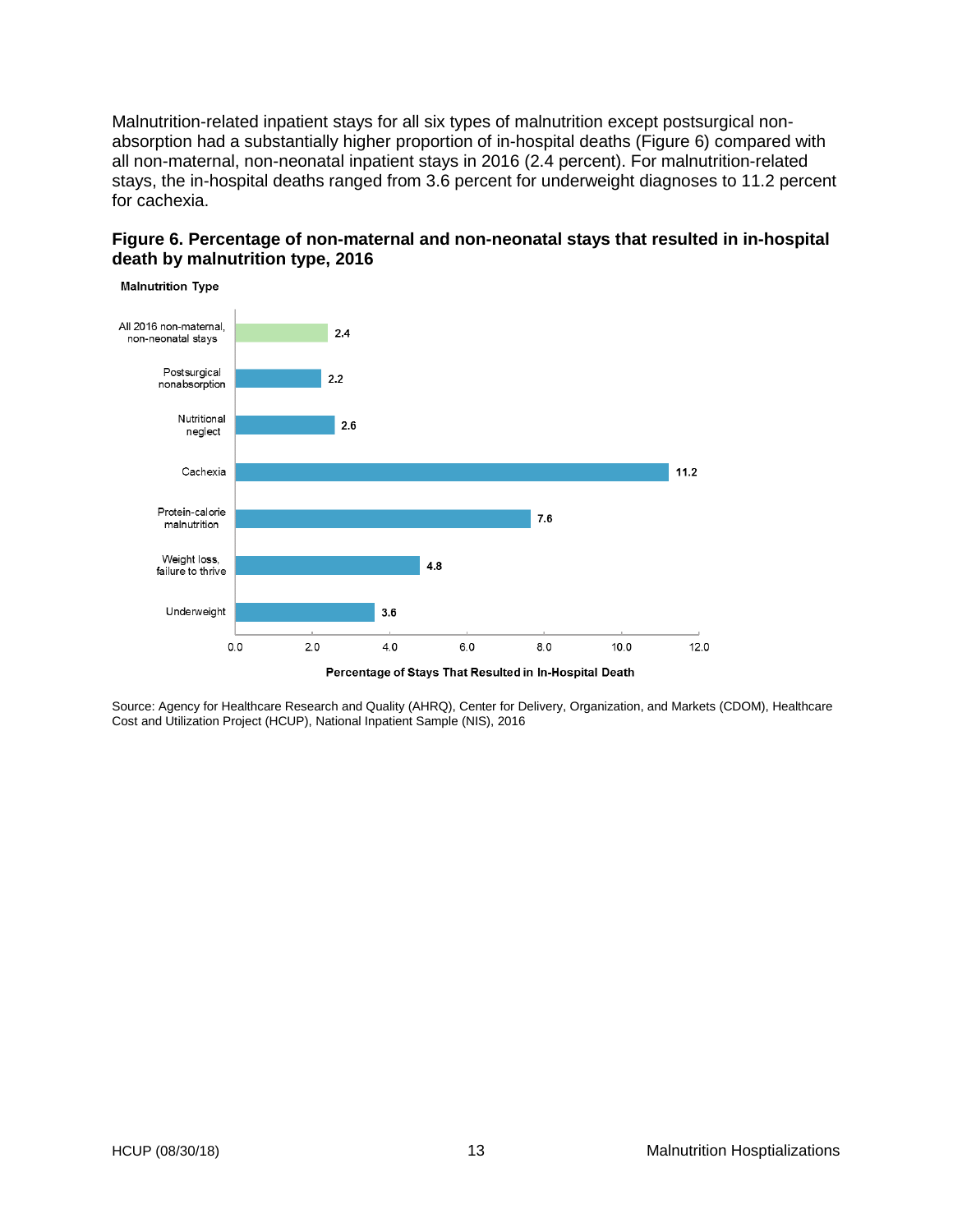Compared with the average length of all non-maternal, non-neonatal inpatient stays (5.0 days), malnutrition-related inpatient stays for all six types of malnutrition (Figure 7) were longer on average, ranging from 1.2 days longer for underweight diagnoses (6.2 days) to more than twice as long for protein-calorie malnutrition (11.2 days).



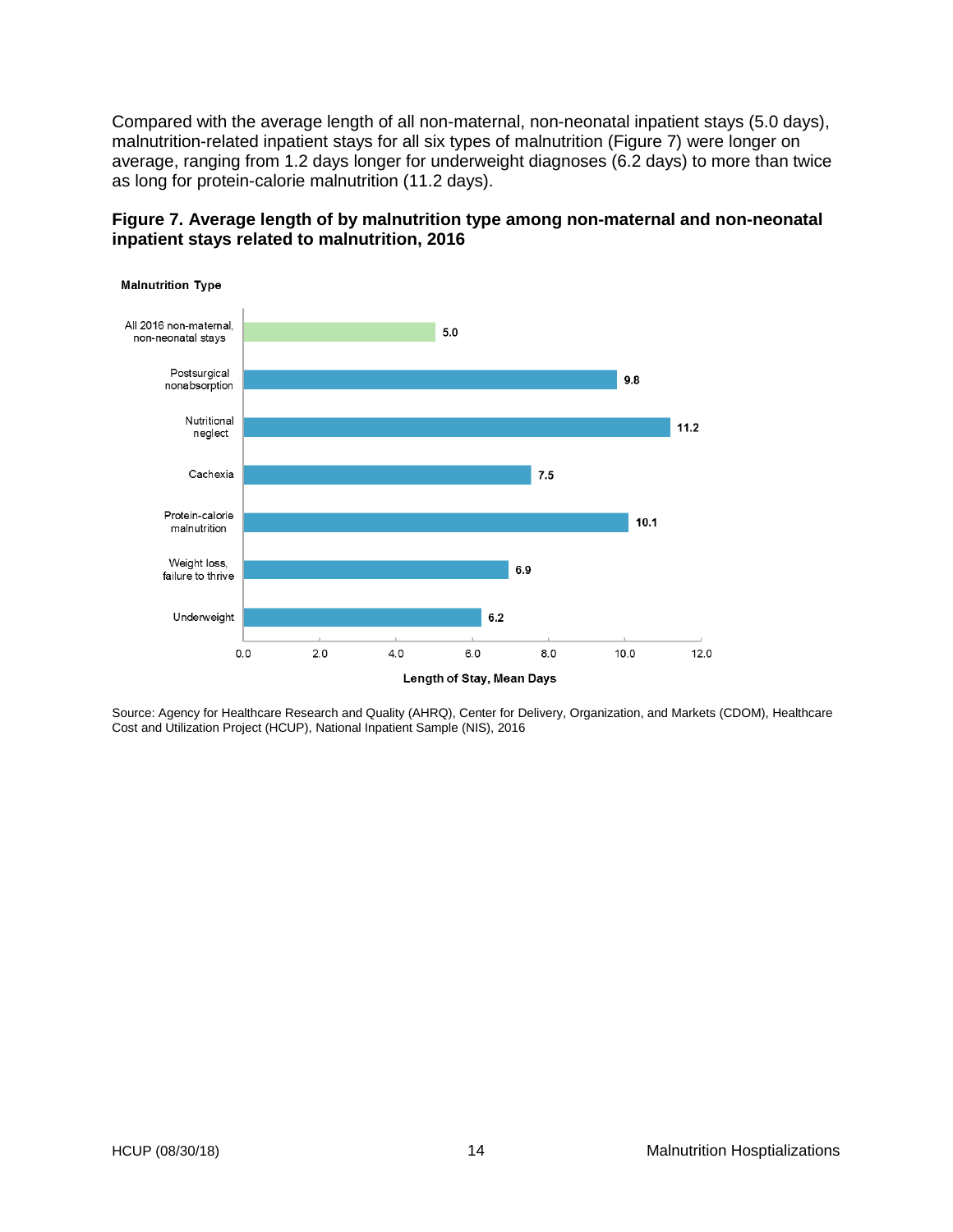### <span id="page-16-0"></span>Readmissions for Malnutrition-Related Inpatient Stays

Among non-maternal and non-neonatal index stays for patients with malnutrition, the average cost of readmission was \$17,500 (Table 4), 21 percent lower than the cost of the index stay (\$22,200). The reverse pattern was seen for index stays without malnutrition: the average cost per readmission was \$14,300, 11 percent higher than the cost of the index stay (\$12,900).

The average cost of both index stays and readmissions was highest among stays with proteincalorie malnutrition and postsurgical non-absorption, compared with other types of malnutrition or no malnutrition. Further detail is provided in Table 4.

#### **Table 4. Average cost by presence and type of malnutrition among non-maternal and non-neonatal index stays for patients with malnutrition, 2016**

| Type of malnutrition at index stay | Average<br>cost of<br>index<br>admission,<br>\$ | Average<br>cost of<br>readmission, | <b>Marginal</b><br>difference in<br>cost of<br>readmission,<br>\$ | Change in<br>cost of<br>readmission,<br>% |
|------------------------------------|-------------------------------------------------|------------------------------------|-------------------------------------------------------------------|-------------------------------------------|
| Presence of malnutrition           |                                                 |                                    |                                                                   |                                           |
| Any malnutrition                   | 22,200                                          | 17,500                             | $-4,700$                                                          | $-21.2$                                   |
| No malnutrition                    | 12,900                                          | 14,300                             | 1,400                                                             | 10.9                                      |
| Type of malnutrition               |                                                 |                                    |                                                                   |                                           |
| Postsurgical non-absorption        | 23,200                                          | 19,400                             | $-3,800$                                                          | $-16.4$                                   |
| Nutritional neglect                | 18,700                                          | 16,800                             | $-1,900$                                                          | $-10.2$                                   |
| Cachexia                           | 17,600                                          | 16,300                             | $-1,300$                                                          | $-7.4$                                    |
| Protein-calorie malnutrition       | 25,600                                          | 18,000                             | $-7,600$                                                          | $-29.7$                                   |
| Weight loss, failure to thrive     | 15,300                                          | 16,800                             | 1,500                                                             | 9.8                                       |
| Underweight                        | 13,500                                          | 14,400                             | 900                                                               | 6.7                                       |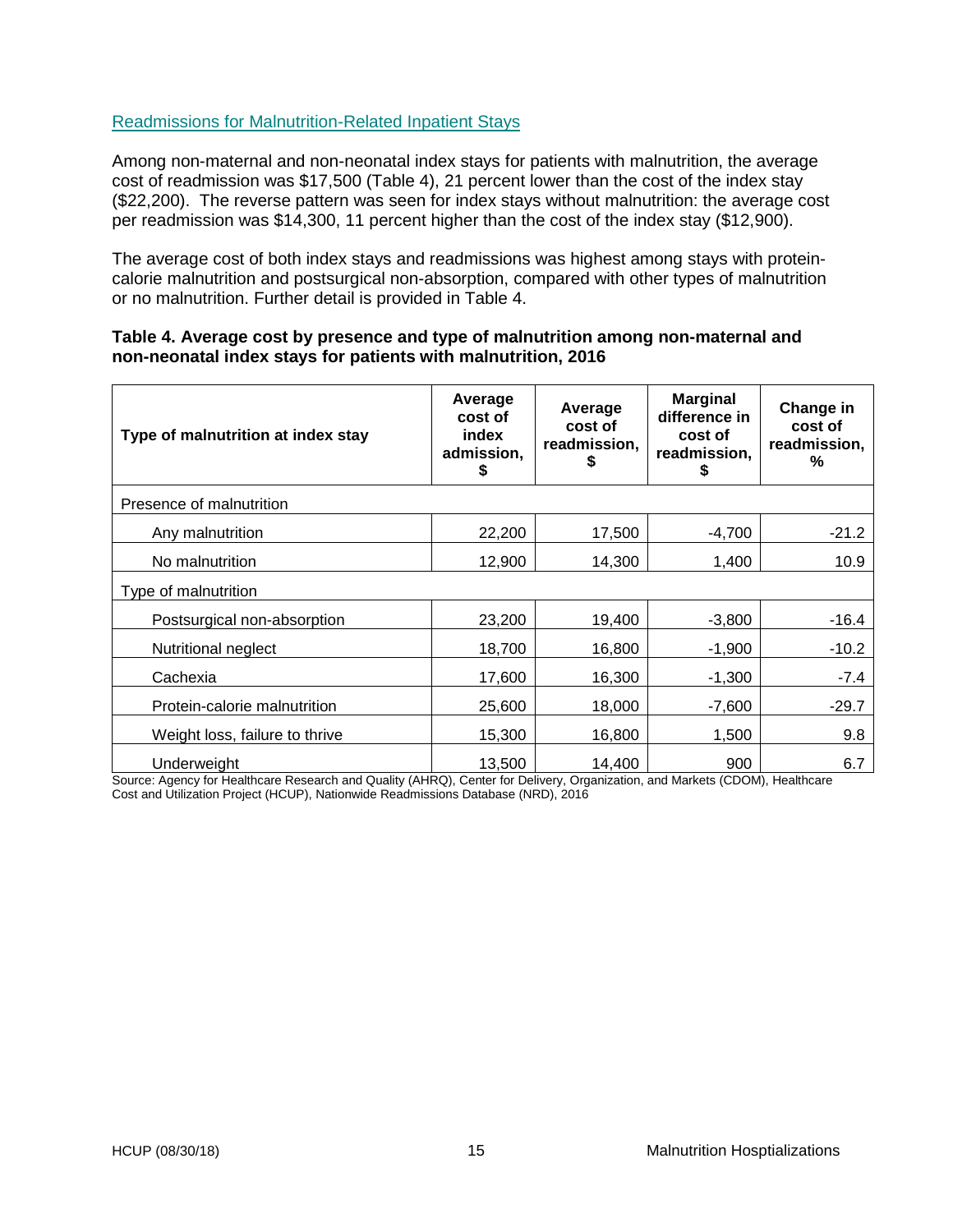# <span id="page-17-0"></span>**Most Common Principal Diagnoses**

#### <span id="page-17-1"></span>All Malnutrition-Related Inpatient Stays

Looking at the broader classification of conditions in Table 5, roughly one-third of non-maternal and non-neonatal inpatient stays related to malnutrition involving postsurgical non-absorption and nutritional neglect had an injury and poisoning principal diagnosis grouping, a broad category of conditions that includes trauma, burns, hip fractures, and complications of care. Respiratory system disease was the most common principal diagnosis grouping among inpatient stays involving cachexia (17.5 percent) and underweight diagnoses (15.1 percent).

#### **Table 5. Top five principal diagnosis groupings by malnutrition type among non-maternal and non-neonatal inpatient stays related to malnutrition, 2016**

| <b>Principal diagnosis</b><br>grouping <sup>a</sup> | <b>Postsurgical</b><br>non-<br>absorption |       | <b>Nutritional</b><br>neglect |       | Cachexia       |      | malnutrition   | Protein-<br>calorie | thrive                 | Weight loss,<br>failure to | Under-<br>weight       |      |
|-----------------------------------------------------|-------------------------------------------|-------|-------------------------------|-------|----------------|------|----------------|---------------------|------------------------|----------------------------|------------------------|------|
|                                                     | Rank                                      | $\%$  | Rank                          | $\%$  | Rank           | %    | Rank           | %                   | Rank                   | $\frac{0}{0}$              | Rank                   | %    |
| Injury and poisoning <sup>b</sup>                   | $\mathbf 1$                               | 30.5  | $\mathbf{1}$                  | 34.1  | $- -$          | --   | 5              | 10.2                | $- -$                  | --                         | $\overline{4}$         | 10.2 |
| Digestive system                                    | 2                                         | 20.1  | $- -$                         | $- -$ | 5              | 9.9  | $\overline{2}$ | 14.1                | $\mathbf{1}$           | 12.9                       | 2                      | 13.7 |
| Infectious and parasitic                            | 3                                         | 9.9   | $\overline{4}$                | 8.3   | $\overline{2}$ | 17.0 | $\mathbf{1}$   | 18.9                | $\qquad \qquad -$      | --                         | 5                      | 9.4  |
| Genitourinary system                                | $\overline{4}$                            | 8.2   | 5                             | 7.0   | --             | --   | --             | --                  | --                     | --                         | $- -$                  |      |
| Endocrine/nutritional/m<br>etabolic                 | 5                                         | 6.8   | 2                             | 12.2  | $- -$          | --   | --             | --                  | $\overline{4}$         | 11.0                       | $- -$                  |      |
| Mental illness                                      | $- -$                                     | $- -$ | 3                             | 10.5  | --             | --   | --             | --                  | $\qquad \qquad \cdots$ | --                         | $\qquad \qquad \cdots$ |      |
| Respiratory system                                  | --                                        | --    | --                            | $- -$ | 1              | 17.5 | $\overline{4}$ | 11.0                | 2                      | 12.9                       | $\mathbf 1$            | 15.1 |
| Circulatory system                                  | --                                        | $-$   | $- -$                         | $- -$ | 3              | 13.2 | 3              | 11.7                | 3                      | 11.6                       | 3                      | 13.4 |
| Neoplasms                                           | --                                        | --    | --                            | --    | 4              | 11.2 | --             | --                  | 5                      | 9.4                        | $- -$                  |      |

Notes: A dash indicates that the condition did not rank among the top five principal diagnosis groupings for that type of malnutrition. Denominators for all percentage calculations are the total number of non-maternal and non-neonatal inpatient stays for each malnutrition type.

a Principal diagnosis grouping was identified based on the Multi-level 1 Category for Clinical Classifications Software, beta version 2018.1 for International Classification of Diseases, Tenth Revision, Clinical Modification (ICD-10-CM).

**b** Includes complications of surgical procedures or medical care, and complication of device, implant or graft.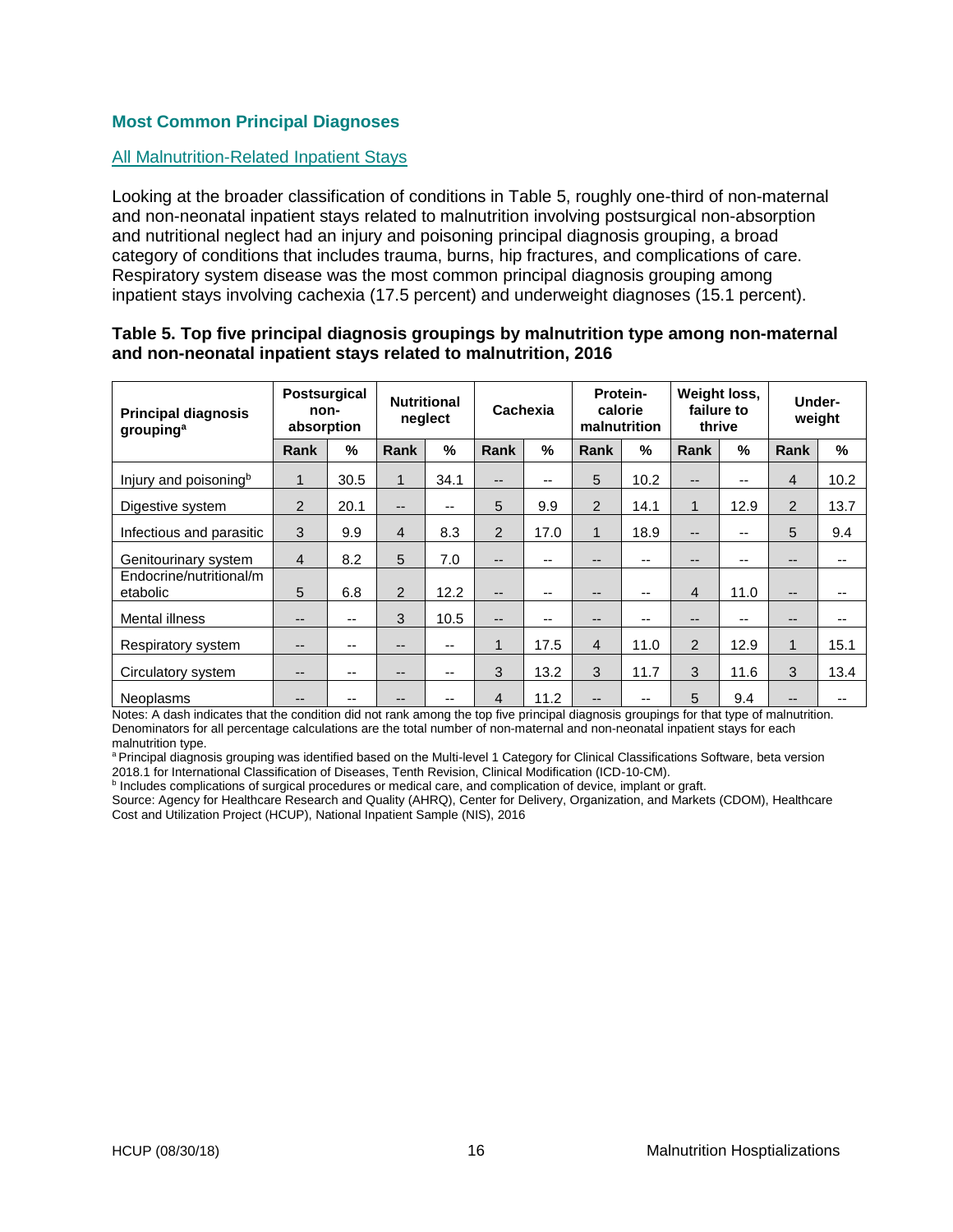Septicemia—a potentially overwhelming infection of the bloodstream—was the most common principal diagnosis among malnutrition-related inpatient stays categorized as protein-calorie malnutrition (17.8 percent of stays), cachexia (15.0 percent), underweight (8.5 percent), weight loss or failure to thrive (7.7 percent), and nutritional neglect (7.5 percent). Further detail is provided in Table 6.

| Table 6. Top five principal diagnoses by malnutrition type among non-maternal and non- |
|----------------------------------------------------------------------------------------|
| neonatal inpatient stays related to malnutrition, 2016                                 |

| <b>Principal diagnosis</b><br>CCS <sup>a</sup> | <b>Postsurgical</b><br>non-<br>absorption |                          | <b>Nutritional</b><br>neglect |                          | Cachexia                 |                          | Protein-       | calorie<br>malnutrition  | Weight loss,<br>failure to<br>thrive |                          | Under-<br>weight         |     |
|------------------------------------------------|-------------------------------------------|--------------------------|-------------------------------|--------------------------|--------------------------|--------------------------|----------------|--------------------------|--------------------------------------|--------------------------|--------------------------|-----|
|                                                | <b>Rank</b>                               | %                        | <b>Rank</b>                   | %                        | Rank                     | %                        | Rank           | $\frac{0}{0}$            | Rank                                 | %                        | Rank                     | %   |
| Complications of                               |                                           |                          |                               |                          |                          |                          |                |                          |                                      |                          |                          |     |
| surgical procedures or                         |                                           |                          |                               |                          |                          |                          |                |                          |                                      |                          |                          |     |
| medical care                                   | $\mathbf{1}$                              | 24.1                     | --                            | --                       | --                       | --                       | $\overline{4}$ | 2.8                      | --                                   | --                       | $\overline{\phantom{a}}$ | --  |
| Septicemia (except in                          |                                           |                          |                               |                          |                          |                          |                |                          |                                      |                          |                          |     |
| labor)                                         | $\overline{2}$                            | 8.4                      | $\mathbf{1}$                  | 7.5                      | $\mathbf{1}$             | 15.0                     | $\mathbf{1}$   | 17.8                     | 1                                    | 7.7                      | $\mathbf{1}$             | 8.5 |
| Acute and unspecified                          |                                           |                          |                               |                          |                          |                          |                |                          |                                      |                          |                          |     |
| renal failure                                  | 3                                         | 6.1                      | $\overline{\phantom{a}}$      | --                       | --                       | $\qquad \qquad -$        | 2              | 3.5                      | 3                                    | 4.5                      | 5                        | 2.8 |
| Intestinal obstruction                         |                                           |                          |                               |                          |                          |                          |                |                          |                                      |                          |                          |     |
| without hernia                                 | $\overline{4}$                            | 5.6                      | $\overline{\phantom{a}}$      | --                       | --                       | --                       | --             | --                       | --                                   | --                       | --                       | --  |
| Complication of                                |                                           |                          |                               |                          |                          |                          |                |                          |                                      |                          |                          |     |
| device; implant or graft                       | 5                                         | 4.6                      | 5                             | 2.9                      | --                       | --                       | 5              | 2.6                      | --                                   | --                       | --                       | --  |
| Urinary tract infections                       | $\overline{\phantom{a}}$                  | $\overline{\phantom{a}}$ | 3                             | 3.8                      | $\overline{\phantom{a}}$ | --                       | --             | $\overline{\phantom{a}}$ | --                                   | --                       | $\qquad \qquad -$        | --  |
| Other nutritional:                             |                                           |                          |                               |                          |                          |                          |                |                          |                                      |                          |                          |     |
| endocrine; and                                 |                                           |                          |                               |                          |                          |                          |                |                          |                                      |                          |                          |     |
| metabolic disorders                            | $\qquad \qquad \cdots$                    | $\qquad \qquad -$        | $\overline{c}$                | 3.8                      | --                       | $\overline{\phantom{a}}$ | $-$            | $\overline{\phantom{a}}$ | $\overline{c}$                       | 4.6                      | $\qquad \qquad -$        | --  |
| Fluid and electrolyte                          |                                           |                          |                               |                          |                          |                          |                |                          |                                      |                          |                          |     |
| disorders                                      | --                                        | $- -$                    | $\overline{4}$                | 3.4                      | $-$                      | $-$                      | --             | $-$                      | 5                                    | 3.5                      | $-$                      | --  |
| Diabetes mellitus with                         |                                           |                          |                               |                          |                          |                          |                |                          |                                      |                          |                          |     |
| complications                                  | --                                        | $\qquad \qquad -$        | --                            | --                       | --                       | --                       | --             | $-$                      | --                                   | $\overline{\phantom{a}}$ | $\qquad \qquad -$        | --  |
| Chronic obstructive                            |                                           |                          |                               |                          |                          |                          |                |                          |                                      |                          |                          |     |
| pulmonary disease<br>and bronchiectasis        |                                           |                          |                               |                          | $\overline{2}$           | 4.9                      |                |                          |                                      |                          | $\overline{2}$           | 4.8 |
|                                                | --                                        | $\qquad \qquad -$        | --                            | $\overline{\phantom{a}}$ |                          |                          | --             | $-$                      | $\overline{\phantom{a}}$             | --                       |                          |     |
| Pneumonia                                      | --                                        | $\qquad \qquad -$        | --                            | --                       | 3                        | 4.7                      | 3              | 3.4                      | $\overline{4}$                       | 3.8                      | 3                        | 4.5 |
| Respiratory failure;                           |                                           |                          |                               |                          |                          |                          |                |                          |                                      |                          |                          |     |
| insufficiency; arrest                          |                                           |                          |                               |                          |                          |                          |                |                          |                                      |                          |                          |     |
| (adult)                                        | --                                        | $-$                      | --                            | --                       | $\overline{4}$           | 4.0                      | --             | $-$                      | --                                   | --                       | $-$                      |     |
| Congestive heart                               |                                           |                          |                               |                          |                          |                          |                |                          |                                      |                          |                          |     |
| failure; non-                                  |                                           |                          |                               |                          |                          |                          |                |                          |                                      |                          |                          |     |
| hypertensive                                   | --                                        | --                       | --                            | --                       | 5                        | 3.4                      |                |                          |                                      |                          |                          |     |
| Fracture of hip                                | --                                        |                          | --                            |                          |                          | --                       |                |                          |                                      | $\overline{\phantom{a}}$ | $\overline{4}$           | 3.0 |

Abbreviation: CCS, Clinical Classifications Software

Notes: A dash indicates that the condition did not rank among the top five principal Clinical Classifications Software (CCS) diagnoses for that type of malnutrition. Denominators for all percentage calculations are the total number of inpatient stays for each malnutrition type.

<sup>a</sup> Clinical Classification Software, beta version 2018.1 for International Classification of Diseases, Tenth Revision, Clinical Modification (ICD-10-CM).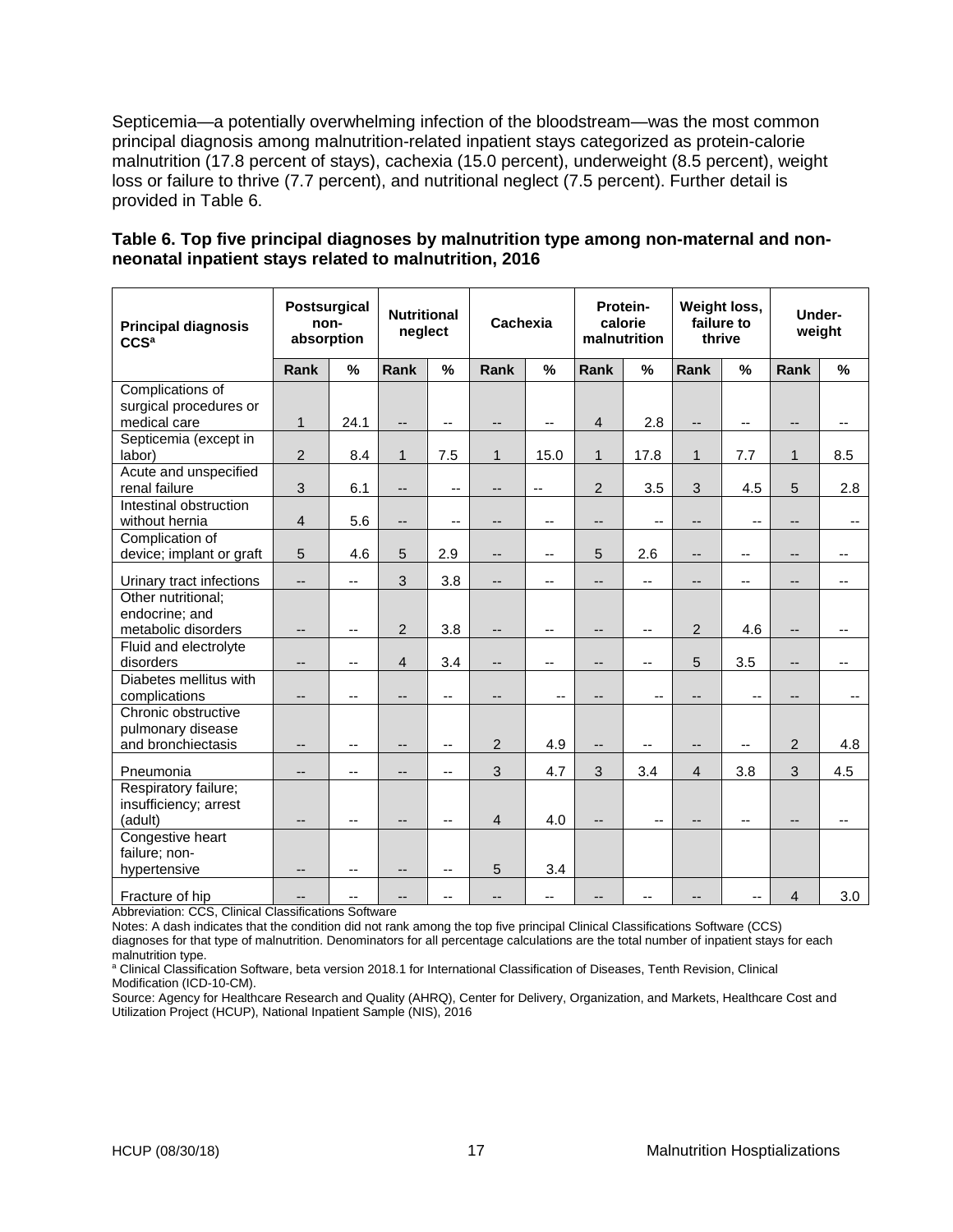# <span id="page-19-0"></span>Readmissions for Malnutrition-Related Inpatient Stays

While infectious and parasitic diseases ranked in the top five leading principal diagnosis groupings at readmission among non-maternal and non-neonatal index stays for patients with malnutrition (Table 7), this was not the case for readmissions among index stays without malnutrition. For the latter group, mental illness ranked in the top five principal diagnosis groupings. The four-remaining leading principal diagnosis groupings at readmission—circulatory system, digestive system, respiratory system, and injury and poisoning—were similar for malnutrition-related index stays and those without malnutrition.

| <b>Principal</b>                                                            |              |                           |                |                                           | <b>Type of malnutrition</b> |               |                               |                          |                          |               |                                     |         |                                      |      |                  |               |
|-----------------------------------------------------------------------------|--------------|---------------------------|----------------|-------------------------------------------|-----------------------------|---------------|-------------------------------|--------------------------|--------------------------|---------------|-------------------------------------|---------|--------------------------------------|------|------------------|---------------|
| Any<br>diagnosis<br>malnutrition<br>grouping <sup>a</sup> at<br>readmission |              | <b>No</b><br>malnutrition |                | <b>Postsurgical</b><br>non-<br>absorption |                             |               | <b>Nutritional</b><br>neglect |                          | Cachexia                 |               | Protein-<br>calorie<br>malnutrition |         | Weight<br>loss, failure<br>to thrive |      | Under-<br>weight |               |
|                                                                             | Rank         | %                         | Rank           | $\%$                                      | Rank                        | $\frac{0}{0}$ | Rank                          | %                        | Rank                     | $\frac{9}{6}$ | Rank                                | %       | Rank                                 | %    | Rank             | $\frac{9}{6}$ |
| <b>Total</b><br>readmitted, N                                               |              | 420.362                   | 3,353,541      |                                           |                             | 8,430         | 508                           |                          | 32,364                   |               |                                     | 291,725 | 66,420                               |      | 20,916           |               |
| Infectious and<br>parasitic                                                 | $\mathbf{1}$ | 15.9                      | $-$            |                                           | 3                           | 11.0          | 1                             | 17.7                     | $\mathbf 1$              | 17.4          | 1                                   | 17.1    | 4                                    | 12.1 | $\overline{4}$   | 11.4          |
| Digestive<br>system                                                         | 2            | 14.1                      | 2              | 11.3                                      | $\overline{2}$              | 20.3          | --                            | $\overline{\phantom{a}}$ | 4                        | 11.6          | $\overline{2}$                      | 14.5    | 2                                    | 12.7 | 3                | 13.1          |
| Circulatory<br>system                                                       | 3            | 12.2                      | $\mathbf{1}$   | 19.2                                      | --                          | --            | 5                             | 9.9                      | 3                        | 12.5          | 3                                   | 12.1    | $\mathbf{1}$                         | 13.4 | 2                | 13.2          |
| Respiratory<br>system                                                       | 4            | 11.8                      | $\overline{4}$ | 10.6                                      | $-$                         | $-$           | 4                             | 9.9                      | $\overline{2}$           | 16.2          | 4                                   | 11.4    | 5                                    | 11.5 | $\mathbf{1}$     | 14.7          |
| Injury and<br>poisoning                                                     | 5            | 10.5                      | 3              | 11.1                                      | $\mathbf{1}$                | 28.5          | 3                             | 14.6                     | --                       | --            | 5                                   | 10.8    | --                                   | --   | 5                | 9.6           |
| <b>Mental Illness</b>                                                       | $-$          | $\overline{\phantom{a}}$  | 5              | 10.0                                      | --                          | --            | $\overline{2}$                | 15.6                     | $\overline{\phantom{a}}$ | --            | --                                  | --      | --                                   | --   | --               |               |
| Genito-urinary<br>system                                                    | $-$          | $\overline{\phantom{a}}$  |                | --                                        | $\overline{4}$              | 10.2          | --                            | $\overline{\phantom{a}}$ | --                       | --            |                                     | --      | --                                   | --   | --               |               |
| Endocrine,<br>nutritional, and<br>metabolic                                 | --           | $\overline{\phantom{a}}$  | --             | --                                        | 5                           | 6.6           | --                            | $-$                      | $- -$                    |               | --                                  | --      | --                                   | --   | --               |               |
| Neoplasms                                                                   | $-$          | --                        |                |                                           |                             | --            | --                            | --                       | 5                        | 10.0          | --                                  |         | 3                                    | 12.1 | --               |               |

#### **Table 7. Top five principal diagnosis groupings at the readmission, by presence and type of malnutrition at the index stay, 2016**

Notes: A dash indicates that the condition did not rank among the top five principal diagnosis groupings for that type of malnutrition. Denominators for all percentage calculations are the total number of non-maternal and non-neonatal inpatient stays for each malnutrition type.

a Principal diagnosis grouping was identified based on the Multi-level 1 Category for Clinical Classifications Software, beta version 2018.1 for International Classification of Diseases, Tenth Revision, Clinical Modification (ICD-10-CM).

Source: Agency for Healthcare Research and Quality (AHRQ), Center for Delivery, Organization, and Markets, Healthcare Cost and Utilization Project (HCUP), Nationwide Readmissions Database (NRD), 2016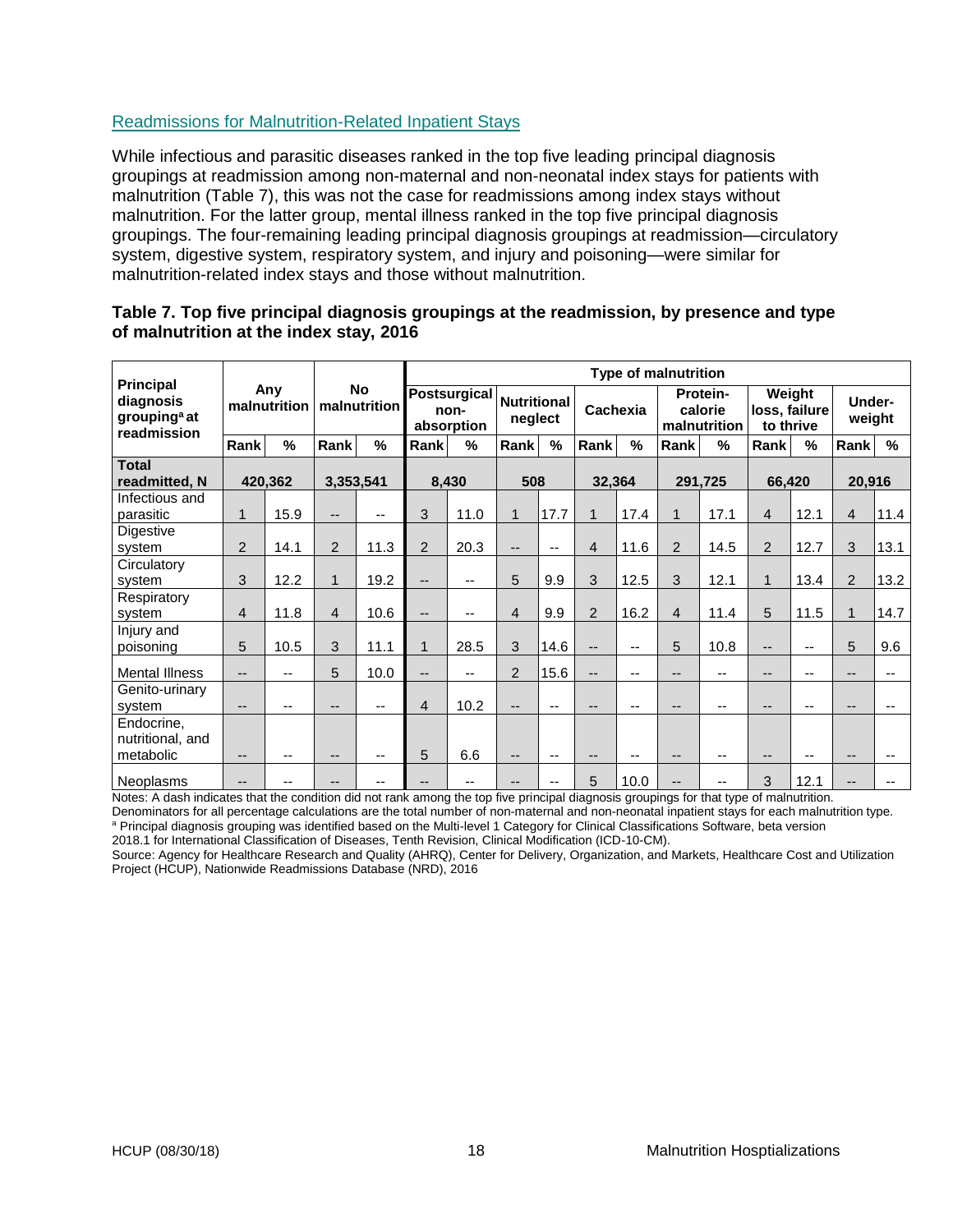Generally, septicemia was the most common principal diagnosis at readmission regardless of the presence of malnutrition during the index stay (Table 8). However, the proportion of readmissions for septicemia was more than twice as high among malnutrition-related index stays compared with those without malnutrition (14.8 vs. 7.7 percent of readmissions).

Septicemia was the most common principal diagnosis among readmissions for five of the six specific types of malnutrition—nutritional neglect (16.7 percent of readmissions), protein-calorie malnutrition (16.1 percent), cachexia (15.4 percent), weight loss or failure to thrive (11.0 percent), and underweight diagnoses (10.4 percent). However, for the sixth type of malnutrition—postsurgical non-absorption—complication of surgical procedures or medical care was the most common diagnosis at readmission (21.6 percent), while septicemia was the second common principal diagnosis at readmission (9.5 percent).

# **Table 8. Top five principal diagnoses at readmission, by presence and type of malnutrition at the index stay, 2016**

|                                                               |                          |                     |                          | <b>Type of malnutrition</b> |                          |                                           |                          |                               |                          |                          |                   |                                     |                                      |                          |                          |                          |
|---------------------------------------------------------------|--------------------------|---------------------|--------------------------|-----------------------------|--------------------------|-------------------------------------------|--------------------------|-------------------------------|--------------------------|--------------------------|-------------------|-------------------------------------|--------------------------------------|--------------------------|--------------------------|--------------------------|
| <b>Principal</b><br>diagnosis<br>$CCSa$ at<br>readmission     |                          | Any<br>malnutrition |                          | <b>No</b><br>malnutrition   |                          | <b>Postsurgical</b><br>non-<br>absorption |                          | <b>Nutritional</b><br>neglect |                          | Cachexia                 |                   | Protein-<br>calorie<br>malnutrition | Weight<br>loss, failure<br>to thrive |                          |                          | Under-<br>weight         |
|                                                               | Rank                     | $\frac{9}{6}$       | Rank                     | %                           | Rank                     | %                                         | Rank                     | %                             | Rank                     | %                        | Rank              | %                                   | Rank                                 | $\frac{0}{0}$            | Rank                     | %                        |
| <b>Total</b><br>readmitted, N                                 |                          | 420,362             | 3,353,541                |                             |                          | 8,430                                     | 508                      |                               | 32,364                   |                          |                   | 291,725                             | 66,420                               |                          | 20,916                   |                          |
| Septicemia<br>(except in<br>labor)                            | $\mathbf 1$              | 14.8                | $\mathbf{1}$             | 7.7                         | $\overline{c}$           | 9.5                                       | $\mathbf{1}$             | 16.7                          | $\mathbf{1}$             | 15.4                     | $\mathbf{1}$      | 16.1                                | $\mathbf{1}$                         | 11.0                     | $\mathbf{1}$             | 10.4                     |
| Complications<br>of surgical<br>procedures or<br>medical care | 2                        | 4.6                 | 3                        | 4.6                         | $\mathbf{1}$             | 21.6                                      | $\overline{\phantom{a}}$ | $\overline{\phantom{a}}$      | $\overline{\phantom{a}}$ | $\overline{\phantom{a}}$ | $\overline{2}$    | 4.8                                 | $\overline{4}$                       | 3.4                      | $\overline{\phantom{a}}$ | $\overline{\phantom{a}}$ |
| Complication of<br>device; implant<br>or graft                | 3                        | 3.4                 | 5                        | 3.4                         | 5                        | 5.3                                       | 3                        | 3.8                           | $-$                      | $\overline{a}$           | 3                 | 3.6                                 |                                      |                          |                          | --                       |
| <b>CHF</b>                                                    | $\overline{4}$           | 3.3                 | $\overline{2}$           | 5.0                         | $\overline{\phantom{a}}$ | $\overline{\phantom{a}}$                  | $\overline{a}$           | $\overline{\phantom{a}}$      | 5                        | 3.8                      | 4                 | 3.3                                 | $\overline{2}$                       | 3.5                      | 5                        | 3.3                      |
| Pneumonia                                                     | 5                        | 3.2                 | $\overline{\phantom{a}}$ | $\overline{\phantom{a}}$    | --                       | $\overline{\phantom{a}}$                  | --                       | $\overline{\phantom{a}}$      | $\overline{4}$           | 4.1                      | $-$               | 3.1                                 | 5                                    | 3.3                      | $\overline{2}$           | 3.9                      |
| Acute and<br>unspecified<br>renal failure                     | $\qquad \qquad -$        | --                  | $\overline{\phantom{a}}$ | $\qquad \qquad -$           | 3                        | 7.6                                       | $\overline{\phantom{a}}$ | $\overline{\phantom{a}}$      | --                       | $\overline{\phantom{a}}$ | 5                 | 3.1                                 | 3                                    | 3.4                      |                          | $\overline{\phantom{a}}$ |
| Intestinal<br>obstruction<br>without hernia                   | $-$                      | $-$                 | $\qquad \qquad -$        | $-$                         | $\sqrt{4}$               | 5.7                                       | $\overline{a}$           | $-$                           | $\overline{\phantom{a}}$ | $\overline{\phantom{a}}$ | --                | $\overline{\phantom{a}}$            |                                      |                          |                          |                          |
| Mood disorders                                                | $\overline{\phantom{a}}$ | $-$                 | $\overline{4}$           | 3.5                         | $\overline{\phantom{a}}$ | $\overline{\phantom{a}}$                  | $\overline{2}$           | 7.2                           | $-$                      | $\overline{\phantom{a}}$ | --                | --                                  | $-$                                  | $\overline{\phantom{a}}$ | $\overline{\phantom{a}}$ | --                       |
| <b>Diabetes</b><br>mellitus with<br>complications             | $\overline{\phantom{a}}$ | $-$                 | $\overline{\phantom{a}}$ | --                          | --                       | $\overline{\phantom{a}}$                  | $\overline{4}$           | 3.6                           | $\overline{\phantom{a}}$ | $\overline{\phantom{a}}$ | $\qquad \qquad -$ | $\overline{\phantom{a}}$            | $\overline{\phantom{a}}$             | $\overline{a}$           | $-$                      | $\overline{\phantom{a}}$ |
| Urinary tract<br>infections                                   | $-$                      | $-$                 | --                       | $-$                         | --                       | --                                        | 5                        | 3.4                           | $\overline{\phantom{a}}$ | $\overline{\phantom{a}}$ | --                | --                                  | --                                   | $-$                      | $\overline{\phantom{a}}$ | --                       |
| <b>COPD</b>                                                   | $-$                      | --                  | --                       | $\overline{\phantom{a}}$    | --                       | --                                        | --                       | $\overline{\phantom{a}}$      | 3                        | 4.1                      | $-$               | --                                  | $-$                                  | $\overline{\phantom{a}}$ | 3                        | 3.7                      |
| Respiratory<br>failure                                        | --                       | $-$                 |                          |                             |                          |                                           |                          | --                            | $\overline{2}$           | 4.2                      |                   | --                                  |                                      |                          | $\overline{4}$           | 3.5                      |

Abbreviations: CCS, Clinical Classifications Software; CHF, congestive heart failure; COPD, chronic obstructive pulmonary disease Notes: A dash indicates that the condition did not rank among the top five primary condition groupings for that type of malnutrition.

Denominators for all percentage calculations are the total number of inpatient stays for each malnutrition type.

<sup>a</sup> Clinical Classification Software, beta version 2018.1 for International Classification of Diseases, Tenth Revision, Clinical

Modification (ICD-10-CM).

Source: Agency for Healthcare Research and Quality (AHRQ), Center for Delivery, Organization, and Markets, Healthcare Cost and Utilization Project (HCUP), Nationwide Readmissions Database (NRD), 2016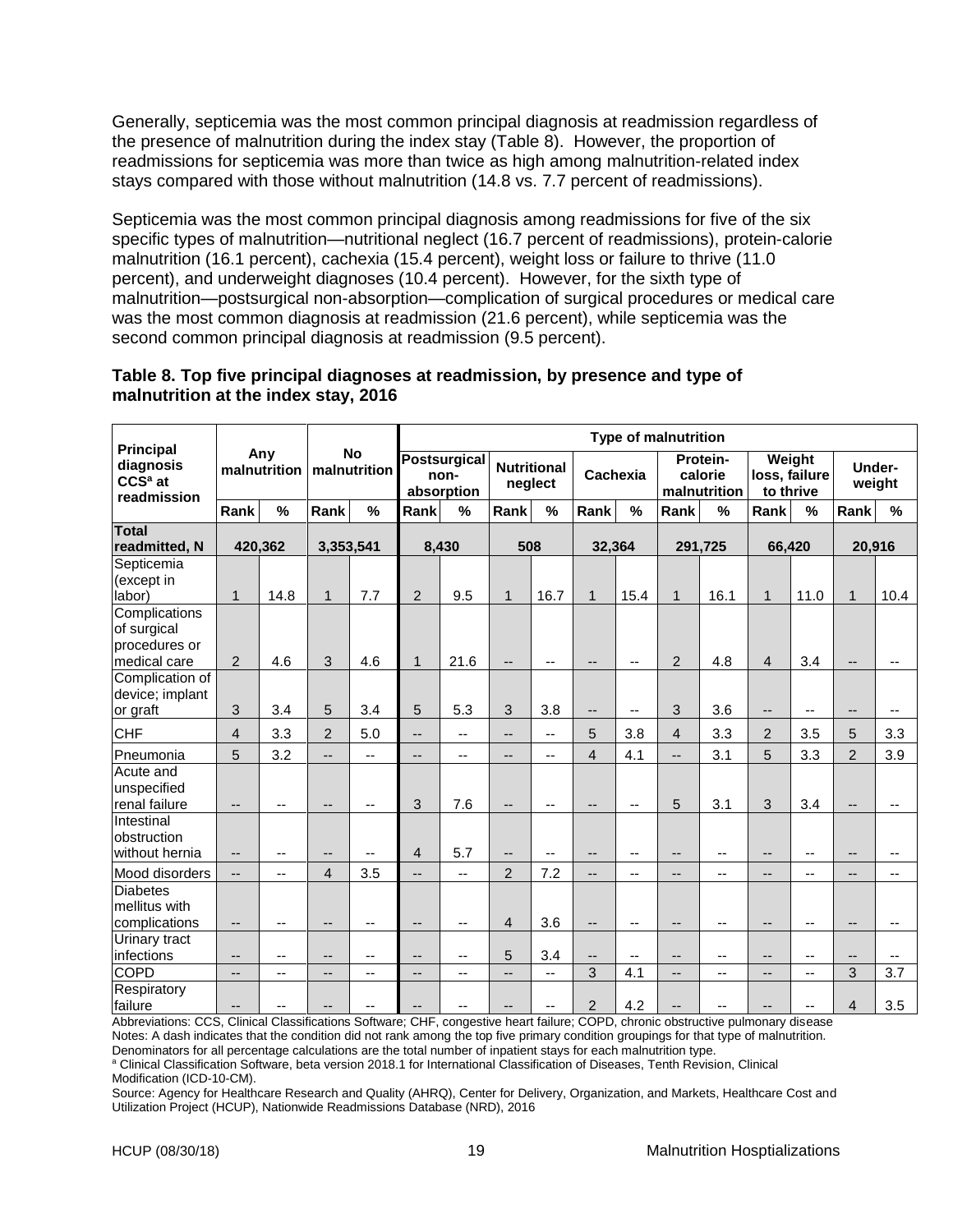# <span id="page-21-0"></span>**APPENDIX A: HCUP PARTNERS**

| <b>State</b> | <b>Data Organization</b>                                     |
|--------------|--------------------------------------------------------------|
| <b>AK</b>    | Alaska Department of Health and Social Services              |
| <b>AR</b>    | Arkansas Department of Health                                |
| <b>AZ</b>    | Arizona Department of Health Services                        |
| CA           | California Office of Statewide Health Planning & Development |
| CO           | <b>Colorado Hospital Association</b>                         |
| <b>CT</b>    | <b>Connecticut Hospital Association</b>                      |
| DC           | District of Columbia Hospital Association                    |
| FL           | Florida Agency for Health Care Administration                |
| GA           | Georgia Hospital Association                                 |
| HI           | Hawaii Health Information Corporation                        |
| IA           | Iowa Hospital Association                                    |
| IL           | Illinois Department of Public Health                         |
| IN           | Indiana Hospital Association                                 |
| KS           | Kansas Hospital Association                                  |
| <b>KY</b>    | Kentucky Cabinet for Health and Family Services              |
| LA           | Louisiana Department of Health                               |
| MA           | Massachusetts Center for Health Information and Analysis     |
| <b>MD</b>    | Maryland Health Services Cost Review Commission              |
| ME           | Maine Health Data Organization                               |
| MI           | Michigan Health & Hospital Association                       |
| MN           | Minnesota Hospital Association                               |
| <b>MO</b>    | Missouri Hospital Industry Data Institute                    |
| <b>MS</b>    | Mississippi Department of Health                             |
|              |                                                              |

# <span id="page-21-1"></span>**HCUP Partners in the 2016 National Inpatient Sample**

HCUP (08/30/18) 20 Malnutrition Hosptializations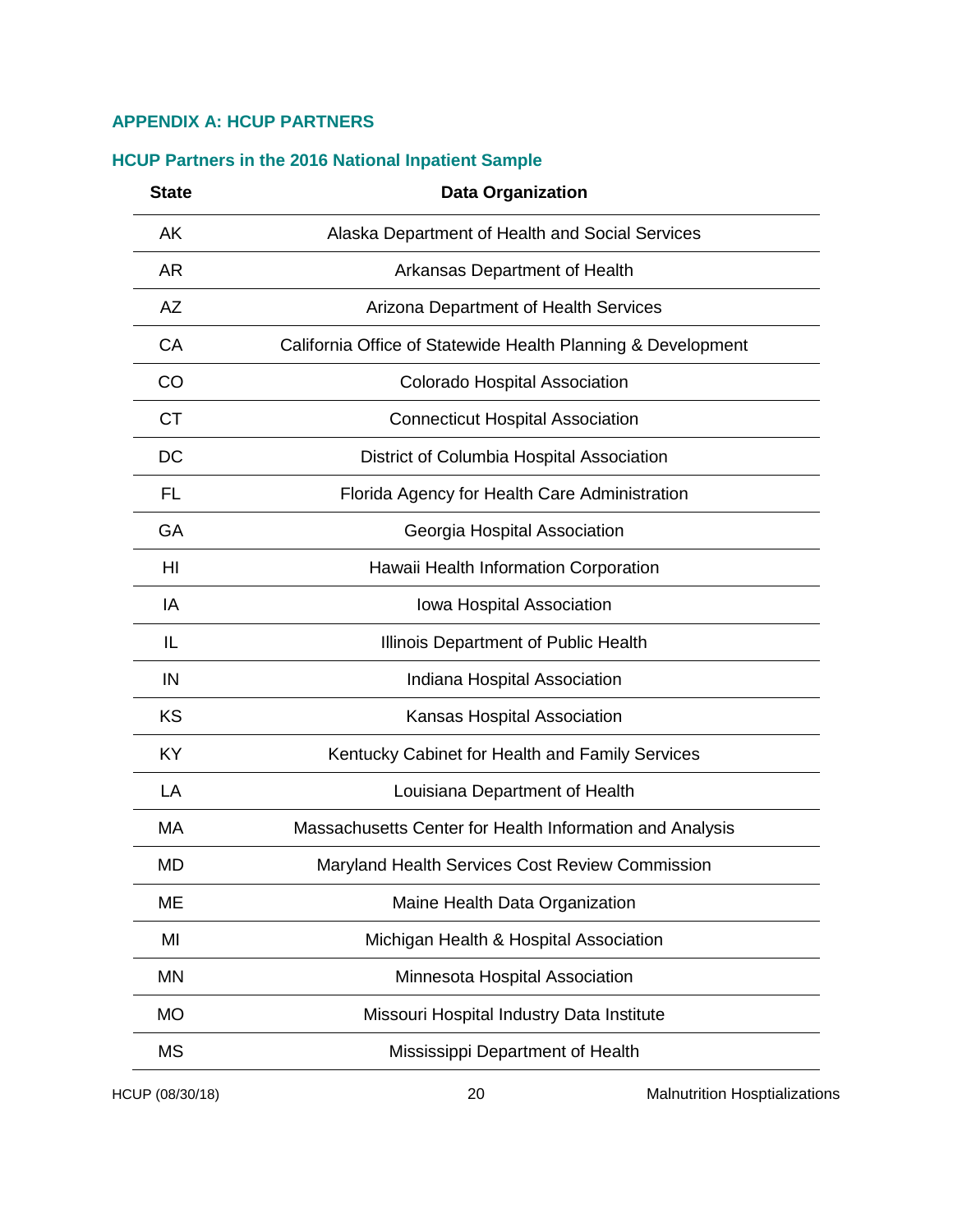| <b>State</b> | <b>Data Organization</b>                                           |
|--------------|--------------------------------------------------------------------|
| МT           | Montana Hospital Association                                       |
| <b>NC</b>    | North Carolina Department of Health and Human Services             |
| ND.          | North Dakota (data provided by the Minnesota Hospital Association) |
| <b>NE</b>    | Nebraska Hospital Association                                      |
| <b>NJ</b>    | New Jersey Department of Health                                    |
| <b>NM</b>    | New Mexico Department of Health                                    |
| <b>NV</b>    | Nevada Department of Health & Human Services                       |
| <b>NY</b>    | New York State Department of Health                                |
| <b>OH</b>    | <b>Ohio Hospital Association</b>                                   |
| OK           | Oklahoma State Department of Health                                |
| <b>OR</b>    | Oregon Association of Hospitals and Health Systems                 |
| <b>PA</b>    | Pennsylvania Health Care Cost Containment Council                  |
| <b>RI</b>    | Rhode Island Department of Health                                  |
| <b>SC</b>    | South Carolina Revenue and Fiscal Affairs Office                   |
| <b>SD</b>    | South Dakota Association of Healthcare Organizations               |
| <b>TN</b>    | <b>Tennessee Hospital Association</b>                              |
| ТX           | Texas Department of State Health Services                          |
| UT           | Utah Department of Health                                          |
| VT           | Vermont Association of Hospitals and Health Systems                |
| VA           | Virginia Health Information                                        |
| <b>WA</b>    | Washington State Department of Health                              |
| WI           | <b>Wisconsin Department of Health Services</b>                     |
| WV           | West Virginia Health Care Authority                                |
| <b>WY</b>    | <b>Wyoming Hospital Association</b>                                |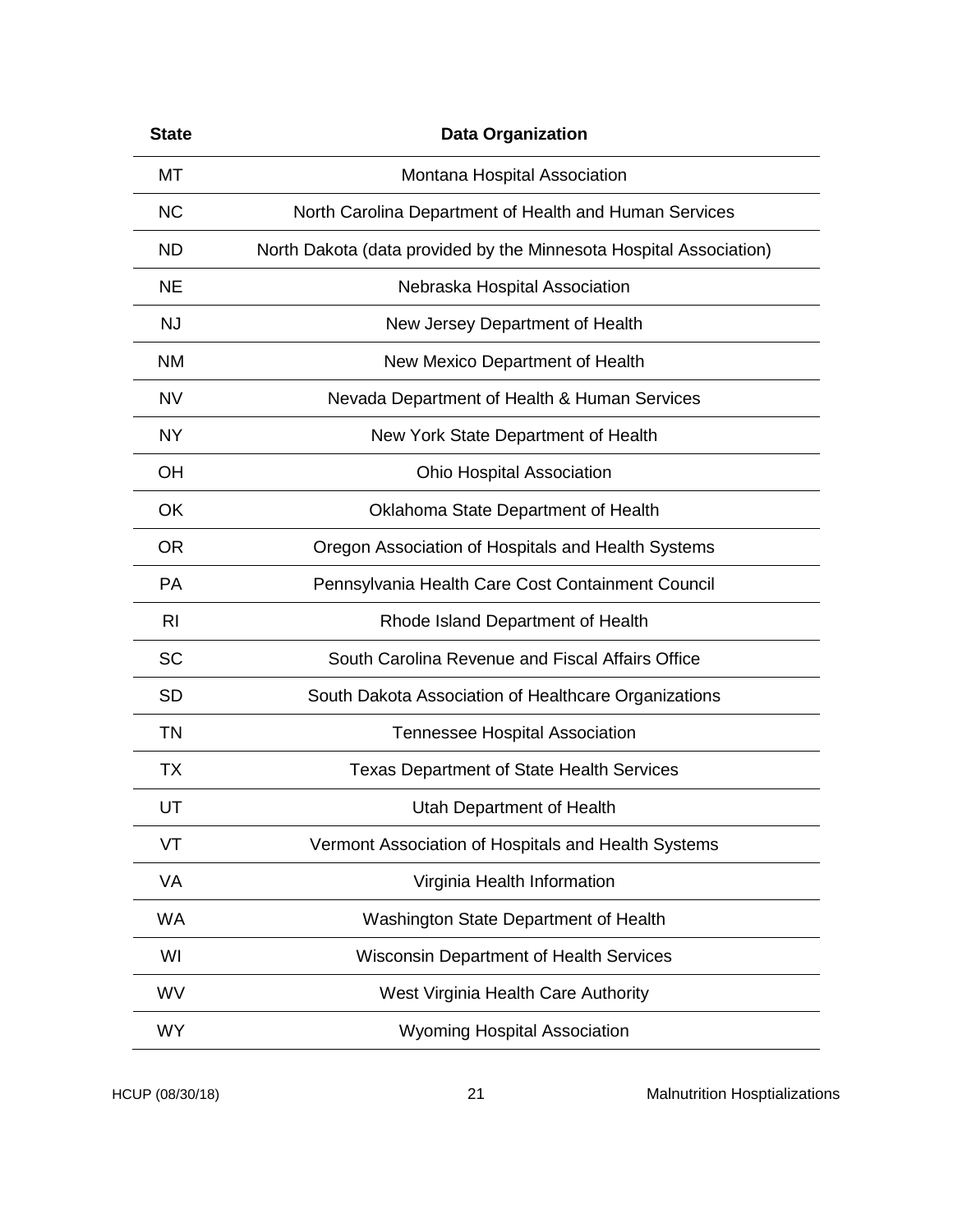| <b>State</b>         | <b>HCUP Data Source</b>                                        |
|----------------------|----------------------------------------------------------------|
| Alaska               | Alaska Department of Health and Social Services                |
| Arkansas             | Arkansas Department of Health                                  |
| California           | California Office of Statewide Health Planning and Development |
| Florida              | Florida Agency for Health Care Administration                  |
| Georgia              | Georgia Hospital Association                                   |
| Hawaii               | Hawaii Health Information Corporation                          |
| Iowa                 | Iowa Hospital Association                                      |
| Louisiana            | Louisiana Department of Health                                 |
| Maryland             | Maryland Health Services Cost Review Commission                |
| <b>Massachusetts</b> | Massachusetts Center for Health Information and Analysis       |
| Mississippi          | Mississippi Department of Health                               |
| Missouri             | Missouri Hospital Industry Data Institute                      |
| Nebraska             | Nebraska Hospital Association                                  |
| Nevada               | Nevada Department of Health and Human Services                 |
| <b>New Mexico</b>    | New Mexico Department of Health                                |
| New York             | New York State Department of Health                            |
| Oregon               | Oregon Association of Hospitals and Health Systems             |
| Pennsylvania         | Pennsylvania Health Care Cost Containment Council              |
| South Carolina       | South Carolina Revenue and Fiscal Affairs Office               |
| South Dakota         | South Dakota Association of Healthcare Organizations           |
| <b>Tennessee</b>     | <b>Tennessee Hospital Association</b>                          |
| Utah                 | Utah Department of Health                                      |
| Vermont              | Vermont Association of Hospitals and Health Systems            |
| Virginia             | Virginia Health Information                                    |
| Washington           | Washington State Department of Health                          |
| Wisconsin            | <b>Wisconsin Department of Health Services</b>                 |
| Wyoming              | <b>Wyoming Hospital Association</b>                            |

# <span id="page-23-0"></span>**HCUP Partners in the 2016 Nationwide Readmissions Database**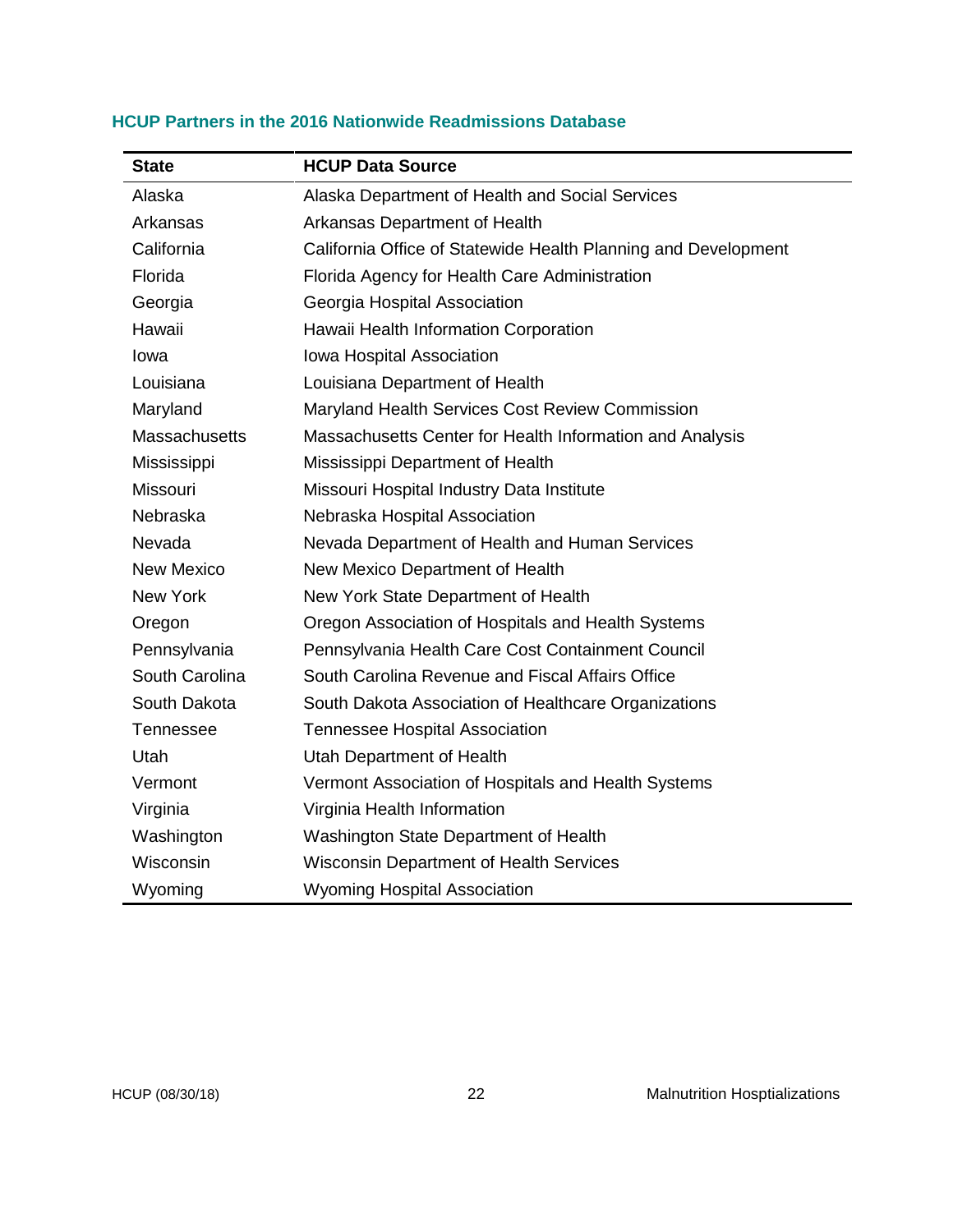# <span id="page-24-0"></span>**APPENDIX B: METHODS**

This section describes the methods employed to calculate statistics for non-maternal and non-neonatal inpatient stays related to malnutrition using the 2016 HCUP NIS and NRD.

# <span id="page-24-1"></span>**Definitions**

<span id="page-24-2"></span>Diagnoses, ICD-10-CM, Clinical Classifications Software (CCS), and Major Diagnostic Categories (MDCs)

The principal diagnosis is that condition established after study to be chiefly responsible for the patient's admission to the hospital.

ICD-10-CM is the International Classification of Diseases, Tenth Revision, Clinical Modification, which assigns numeric codes to diagnoses. There are over 70,000 ICD-10-CM diagnosis codes.

CCS categorizes ICD-10-CM diagnosis codes into a manageable number of clinically meaningful categories15. This clinical grouper makes it easier to quickly understand patterns of diagnoses. CCS categories identified as Other typically are not reported; these categories include miscellaneous, otherwise unclassifiable diagnoses that may be difficult to interpret as a group.

MDCs assign ICD-10-CM principal diagnosis codes to one of 25 general diagnosis categories

#### <span id="page-24-3"></span>Non-maternal and non-neonatal inpatient stays related to malnutrition

Maternal and neonatal discharges, identified by Major Diagnostic Category (MDC) 14 (Pregnancy, Childbirth & the Puerperium) and MDC 15 (Newborns and Other Neonates with Conditions Originating in the Perinatal Period), were excluded from the analysis.

The six types of malnutrition were defined using the ICD-10-CM diagnosis codes listed in Table B.1. Each non-maternal and non-neonatal inpatient stay involving malnutrition was categorized into only one malnutrition type based on the following hierarchy:

- 1. Postsurgical non-absorption or nutritional neglect
- 2. Cachexia or protein-calorie malnutrition
- 3. Weight loss/failure to thrive or underweight

If a single inpatient record included multiple diagnosis codes indicating different types of malnutrition (e.g., nutritional neglect and underweight), the record was classified into the higher-ranked type of malnutrition (in this example, nutritional neglect). If both types of malnutrition at the same hierarchy level appeared on a discharge record (e.g., both postsurgical non-absorption and nutritional neglect), then the record was classified into the malnutrition type that appeared first on the record.

<sup>15</sup> Agency for Healthcare Research and Quality. HCUP Clinical Classifications Software (CCS). Healthcare Cost and Utilization Project (HCUP). Rockville, MD: Agency for Healthcare Research and Quality. Updated October 2017. [https://www.hcup-us.ahrq.gov/toolssoftware/ccs10/ccs10.jsp.](https://www.hcup-us.ahrq.gov/toolssoftware/ccs10/ccs10.jsp)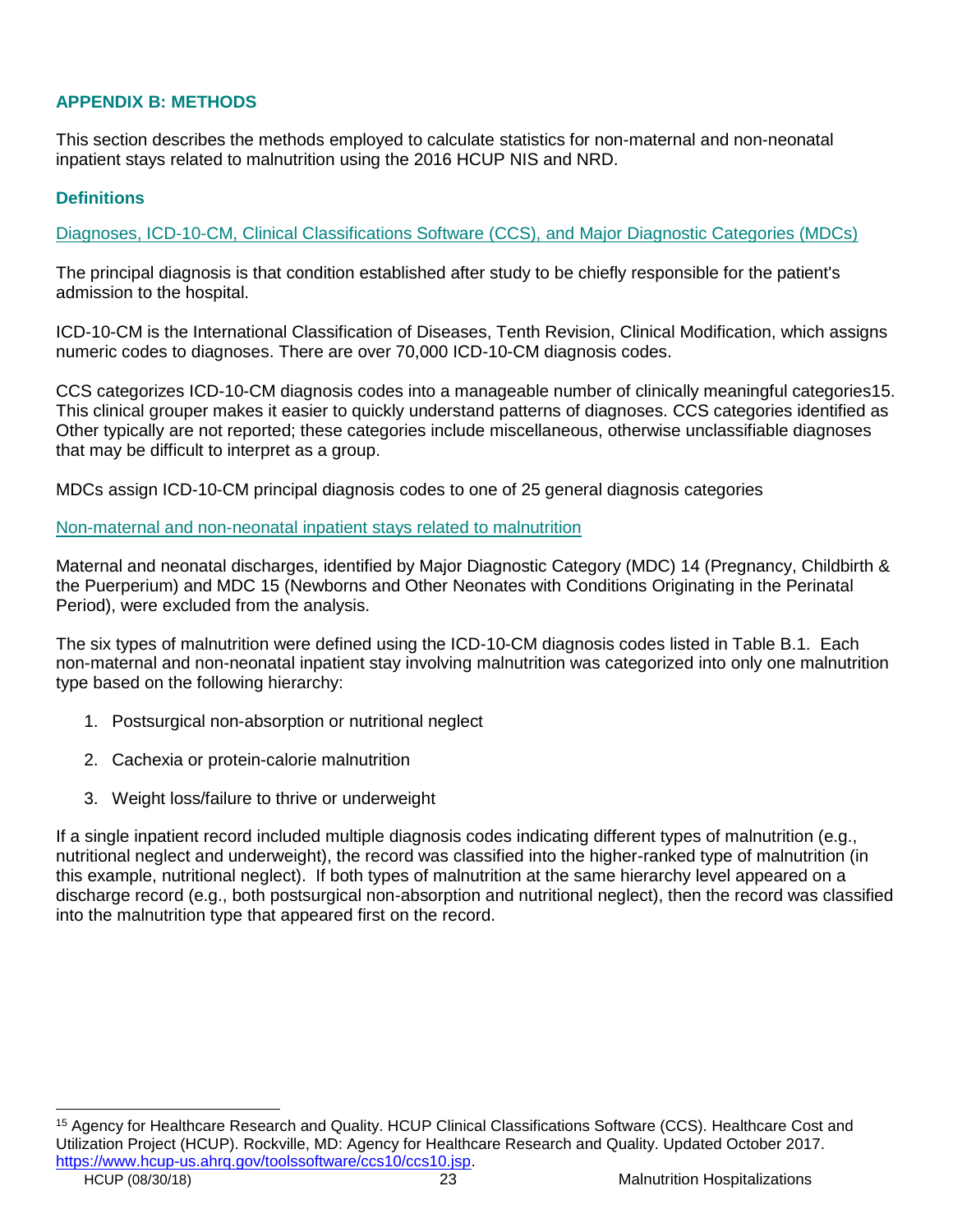**Table B.1. ICD-10-CM diagnosis codes used to identify the six types of malnutrition** 

<span id="page-25-0"></span>

| Any mention of postsurgical non-absorption                               |  |  |
|--------------------------------------------------------------------------|--|--|
| K912: Postsurgical malabsorption, not elsewhere classified               |  |  |
| Any mention of nutritional neglect                                       |  |  |
| T7401XA: Adult neglect or abandonment, confirmed, initial encounter      |  |  |
| T7401XD: Adult neglect or abandonment, confirmed, subsequent encounter   |  |  |
| T7401XS: Adult neglect or abandonment, confirmed, sequela                |  |  |
| T7402XA: Child neglect or abandonment, confirmed, initial encounter      |  |  |
| T7402XD: Child neglect or abandonment, confirmed, subsequent encounter   |  |  |
| T7402XS: Child neglect or abandonment, confirmed, sequela                |  |  |
| T7601XA: Adult neglect or abandonment, suspected, initial encounter      |  |  |
| T7601XD: Adult neglect or abandonment, suspected, subsequent encounter   |  |  |
| T7601XS: Adult neglect or abandonment, suspected, sequela                |  |  |
| T7602XA: Child neglect or abandonment, suspected, initial encounter      |  |  |
| T7602XD: Child neglect or abandonment, suspected, subsequent encounter   |  |  |
| T7602XS: Child neglect or abandonment, suspected, sequela                |  |  |
| Any mention of cachexia                                                  |  |  |
| R64: Cachexia                                                            |  |  |
| Any mention of malnutrition                                              |  |  |
| E40: Kwashiorkor                                                         |  |  |
| E41: Nutritional marasmus                                                |  |  |
| E43: Unspecified severe protein-calorie malnutrition                     |  |  |
| E440: Moderate protein-calorie malnutrition                              |  |  |
| E441: Mild protein-calorie malnutrition                                  |  |  |
| E45: Retarded development following protein-calorie malnutrition         |  |  |
| E46: Unspecified protein-calorie malnutrition                            |  |  |
| Any mention of weight loss                                               |  |  |
| R6251: Failure to thrive (child)                                         |  |  |
| R627: Adult failure to thrive                                            |  |  |
| R633: Feeding difficulties                                               |  |  |
| R634: Abnormal weight loss                                               |  |  |
| Any mention of underweight                                               |  |  |
| R636: Underweight                                                        |  |  |
| Z681: Body mass index (BMI) 19 or less, adult                            |  |  |
| Z6851: Body mass index (BMI) pediatric, less than 5th percentile for age |  |  |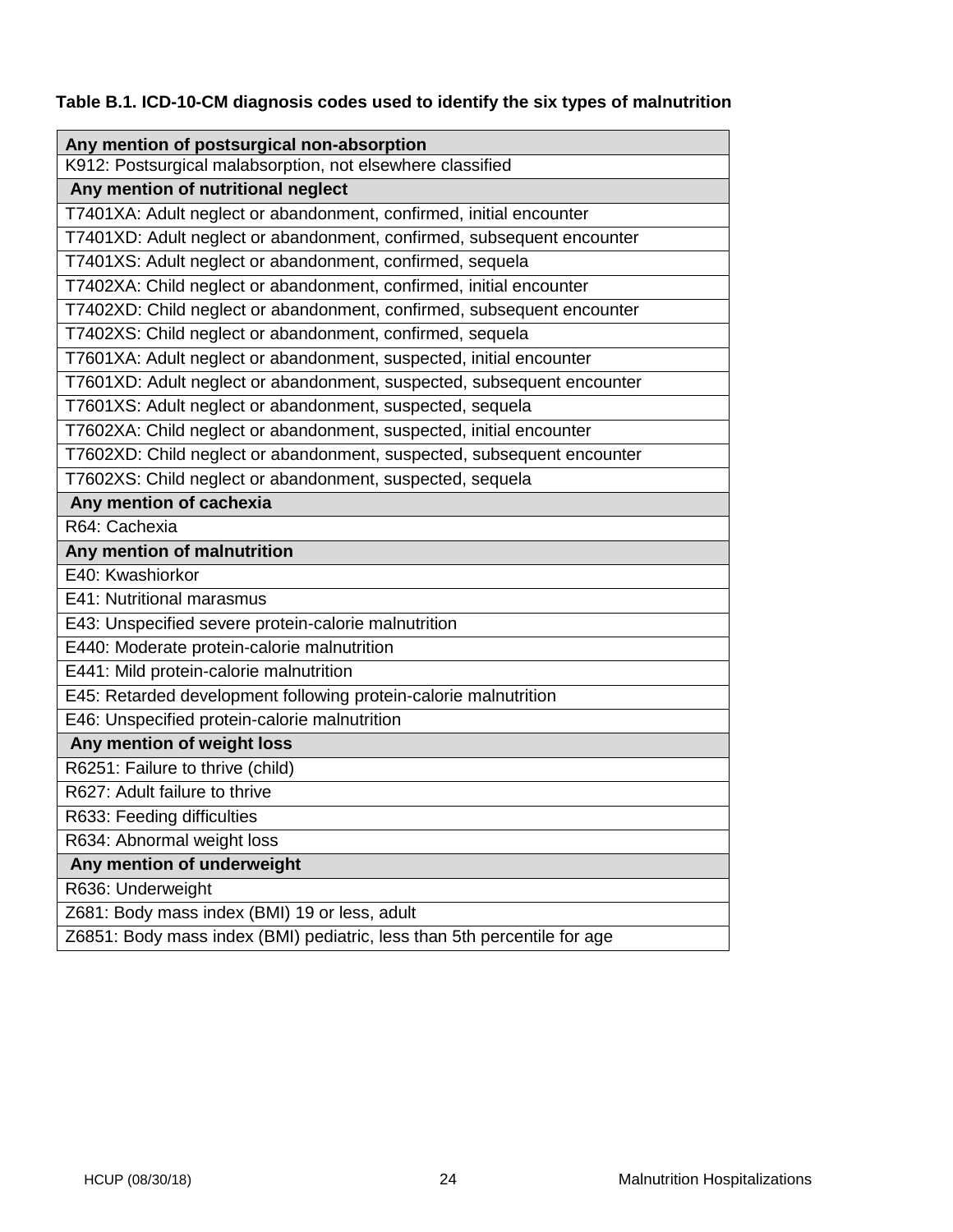# Unit of analysis

For malnutrition-related inpatient stays, the unit of analysis is the hospital discharge (i.e., the hospital stay), not a person or patient. This means that a person who is admitted to the hospital multiple times in 1 year will be counted each time as a separate discharge from the hospital.

For information related to readmissions, the unit of analysis is the index stay, not a person or patient. Every non-maternal and non-neonatal inpatient stay with a diagnosis of malnutrition is considered as a separate index stay. Thus, a single patient can be counted multiple times during the course of the January through November observation period. In addition, index stays do not require a prior "clean period" with no hospitalizations; that is, an inpatient stay may be a readmission for a prior index stay and also the index stay for a subsequent readmission. Inpatient stays were disqualified from the analysis as index stays if they could not be followed for 30 days for one of the following reasons: (1) the patient died in the hospital, (2) information on length of stay was missing, or (3) the patient was discharged in December.

#### <span id="page-26-0"></span>Readmissions

Readmissions could be for any cause; thus, malnutrition may or may not have been recorded at the time of readmission. Thirty-day readmission rates are presented for the six types of malnutrition and across patient characteristics. The 30-day readmission rate is defined as the number of index stays for each condition for which there was at least one subsequent hospital admission within 30 days, divided by the total number of index stays from January through November of the same year. That is, when patients are discharged from the hospital, they are followed for 30 days in the data. If any readmission to the same or different hospital occurs during this time period, the admission is counted as having a readmission. No more than one readmission is counted within the 30-day period, because the outcome measure assessed is "percentage of admissions that are readmitted." If a patient was transferred to a different hospital on the same day or was transferred within the same hospital, the two events were considered a single stay and the second event was not counted as a readmission; that is, transfers were not counted as a readmission. In the case of admissions for which there was more than one readmission in the 30-day period, the data presented in this report reflect the characteristics and costs of the first readmission.

#### <span id="page-26-1"></span>Admission source and discharge status

Admission source (also known as the patient's point of origin) indicates where the patient was located prior to admission to the hospital. Emergency admission indicates that the patient was admitted to the hospital through the emergency department. Admission from another hospital indicates that the patient was admitted to this hospital from another short-term, acute-care hospital. This usually signifies that the patient required the transfer in order to obtain more specialized services that the originating hospital could not provide. Admission from a long-term care facility indicates that the patient was admitted from a long-term facility such as a nursing home.

Discharge status reflects the disposition of the patient at discharge from the hospital and includes the following six categories: routine (to home); transfer to another short-term hospital; other transfers (including skilled nursing facility, intermediate care, and another type of facility such as a nursing home); home health care; against medical advice (AMA); or died in the hospital.

# <span id="page-26-2"></span>Hospital costs

 $\overline{a}$ 

Total hospital charges were converted to costs using HCUP Cost-to-Charge Ratios based on hospital accounting reports from the Centers for Medicare & Medicaid Services (CMS).<sup>16</sup> *Costs* reflect the actual expenses incurred in the production of hospital services, such as wages, supplies, and utility costs; *charges*

<sup>16</sup> Agency for Healthcare Research and Quality. HCUP Cost-to-Charge Ratio (CCR) Files. Healthcare Cost and Utilization Project (HCUP). 2001–2016. Rockville, MD: Agency for Healthcare Research and Quality. Updated August 2018. [http://www.hcup-us.ahrq.gov/db/state/costtocharge.jsp.](http://www.hcup-us.ahrq.gov/db/state/costtocharge.jsp) Accessed August 16, 2018.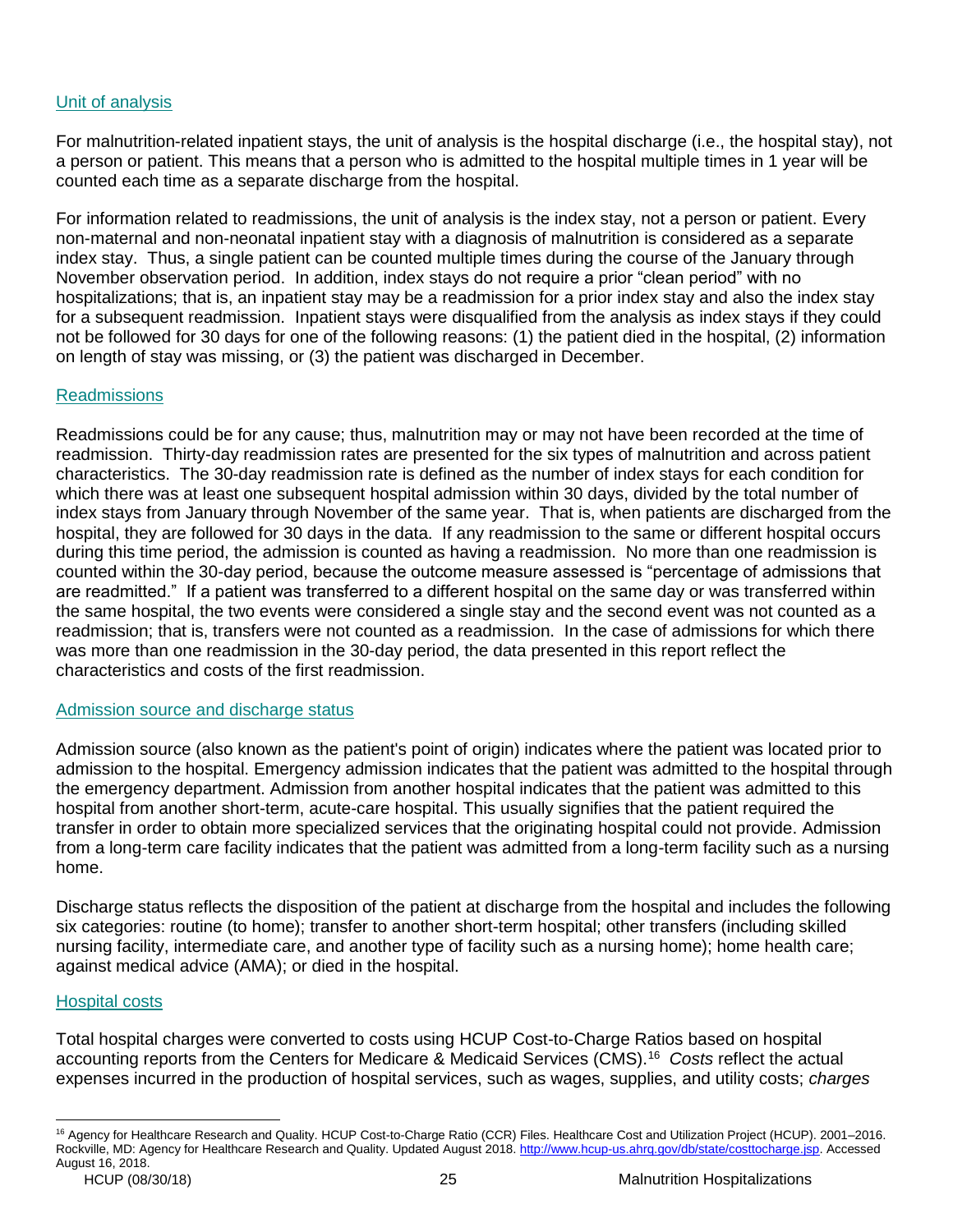represent the amount a hospital billed for the case. For each hospital, a hospital-wide cost-to-charge ratio is used. Hospital charges reflect the amount the hospital billed for the entire inpatient stay and do not include professional (physician) fees. For the purposes of this report, mean costs are reported to the nearest hundred.

# <span id="page-27-0"></span>Expected payer

Payer is the expected payer for the hospital stay. To make coding uniform across all HCUP data sources, payer combines detailed categories into general groups:

- Medicare: includes patients covered by fee-for-service and managed care Medicare
- Medicaid: includes patients covered by fee-for-service and managed care Medicaid
- Private Insurance: includes Blue Cross, commercial carriers, and private health maintenance organizations (HMOs) and preferred provider organizations (PPOs)
- Uninsured: includes an insurance status of *self-pay* and *no charge*
- Other: includes Workers' Compensation, TRICARE/CHAMPUS, CHAMPVA, Title V, and other government programs.

For this report, when more than one payer is listed for a hospital discharge, the first-listed payer is used.

# <span id="page-27-1"></span>Location of patient's residence

Place of residence is based on the urban-rural classification scheme for U.S. counties developed by the National Center for Health Statistics (NCHS):

- Large Central Metropolitan: Central counties of metropolitan areas with 1 million or more residents
- Large Fringe Metropolitan: Fringe counties of counties of metropolitan areas with 1 million or more residents
- Medium Metropolitan: Counties in metropolitan areas of 250,000-999,999 residents
- Small Metropolitan: Counties in metropolitan areas of 50,000-249,999 residents
- Micropolitan: Nonmetropolitan counties areas of 10,000 or more residents
- Noncore: Nonmetropolitan and nonmicropolitan counties

# <span id="page-27-2"></span>Median community-level income

Median community-level income is the median household income of the patient's ZIP Code of residence. Income levels are separated into population-based quartiles with cut-offs determined using ZIP Code demographic data obtained from Claritas.<sup>17</sup> The income quartile is missing for patients who are homeless or foreign.

# <span id="page-27-3"></span>**About HCUP**

The Healthcare Cost and Utilization Project (HCUP, pronounced "H-Cup") is a family of health care databases and related software tools and products developed through a Federal-State-Industry partnership and sponsored by the Agency for Healthcare Research and Quality (AHRQ). HCUP databases bring together the data collection efforts of State data organizations, hospital associations, and private data organizations (HCUP Partners) and the Federal government to create a national information resource of encounter-level health care data. HCUP includes the largest collection of longitudinal hospital care data in the United States, with all-payer, encounter-level information beginning in 1988. These databases enable research on a broad range of health policy issues, including cost and quality of health services, medical practice patterns, access to health care programs, and outcomes of treatments at the national, State, and local market levels. For more information about HCUP, visit [www.hcup-us.ahrq.gov/.](https://www.hcup-us.ahrq.gov/)

 $\overline{a}$ 

<sup>&</sup>lt;sup>17</sup> Claritas. Claritas Demographic Profile by ZIP Code[. https://claritas360.claritas.com/mybestsegments/](https://www.hcup-us.ahrq.gov/reports/statbriefs/sb242-Pediatric-ED-Visits-2015.jsp)